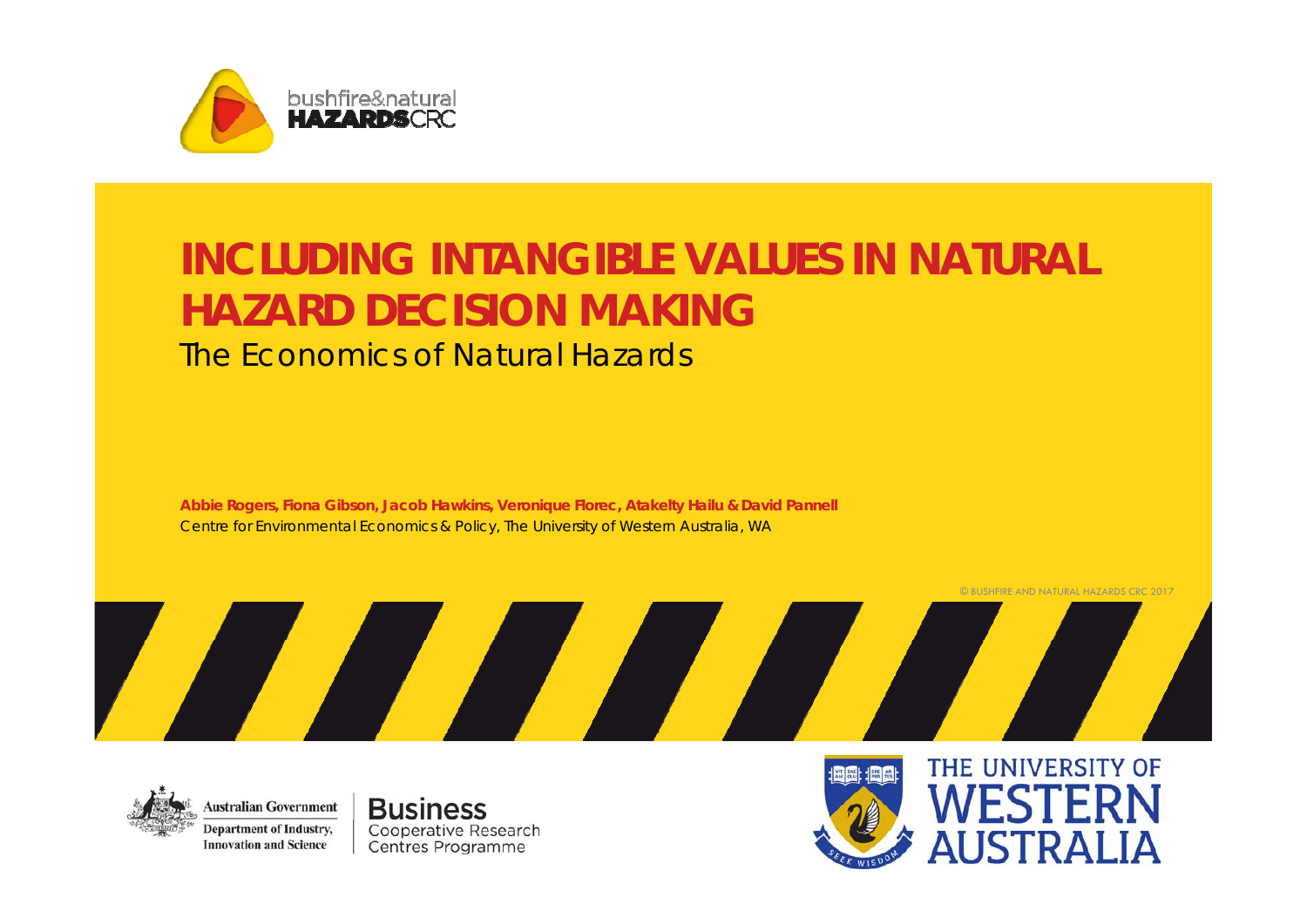#### **ECONOMICS OF NATURAL HAZARDS**

1) Objective of mitigation: protect the values affected by natural hazards

2) How do we determine which management options offer the best value for money?

a) Limited budgets

b) Prioritise investments between different locations and different hazards



© BUSHFIRE AND NATURAL HAZARDS CRC 2017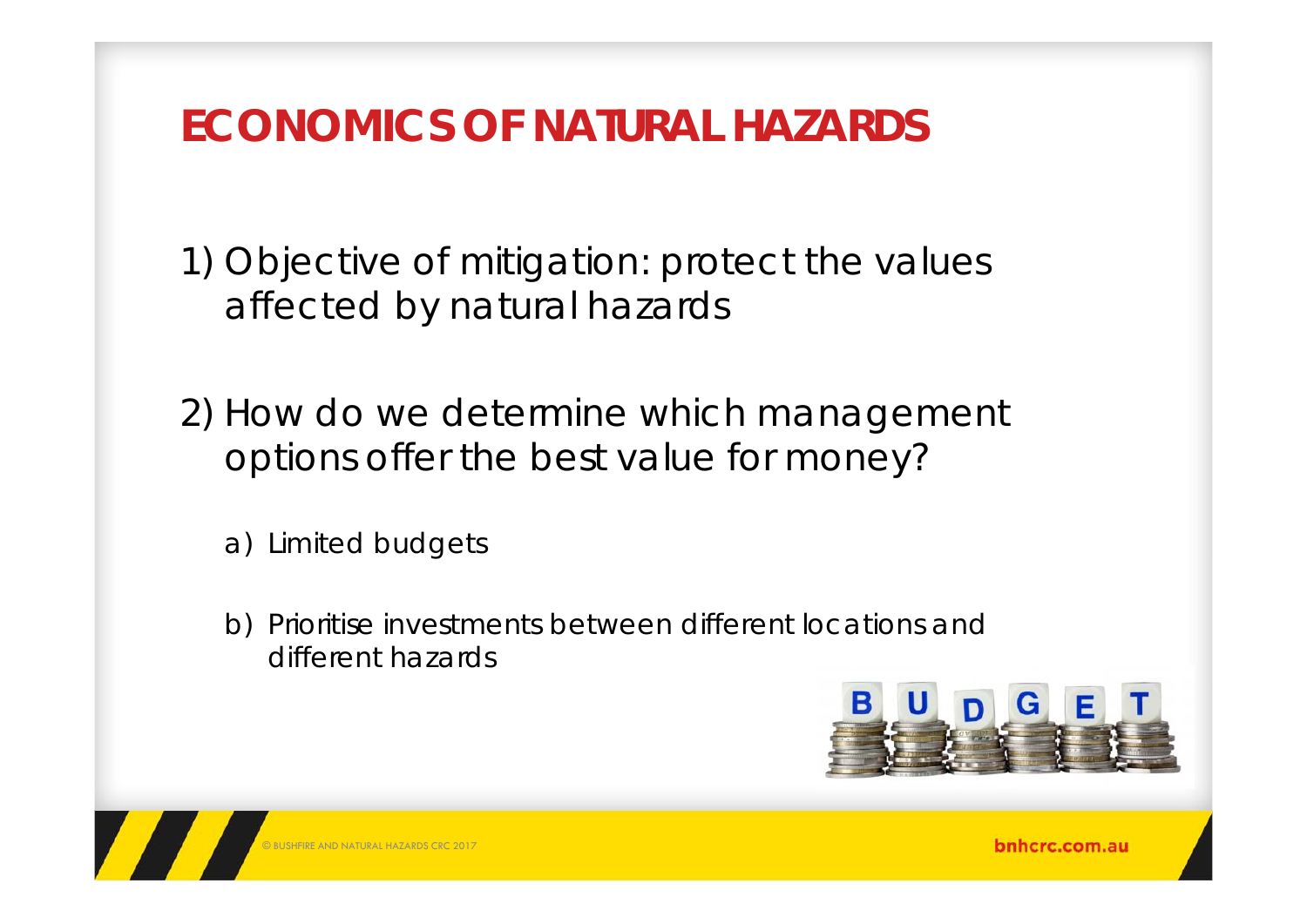## **PRIORITISING NATURAL HAZARD MITIGATION**

1) Need better information about the environmental and social values affected



2) Need to weigh up all of the economic, environmental and social costs in an integrated economic assessment

 $\rightarrow$  Benefit-cost analyses

© BUSHFIRE AND NATURAL HAZARDS CRC 2017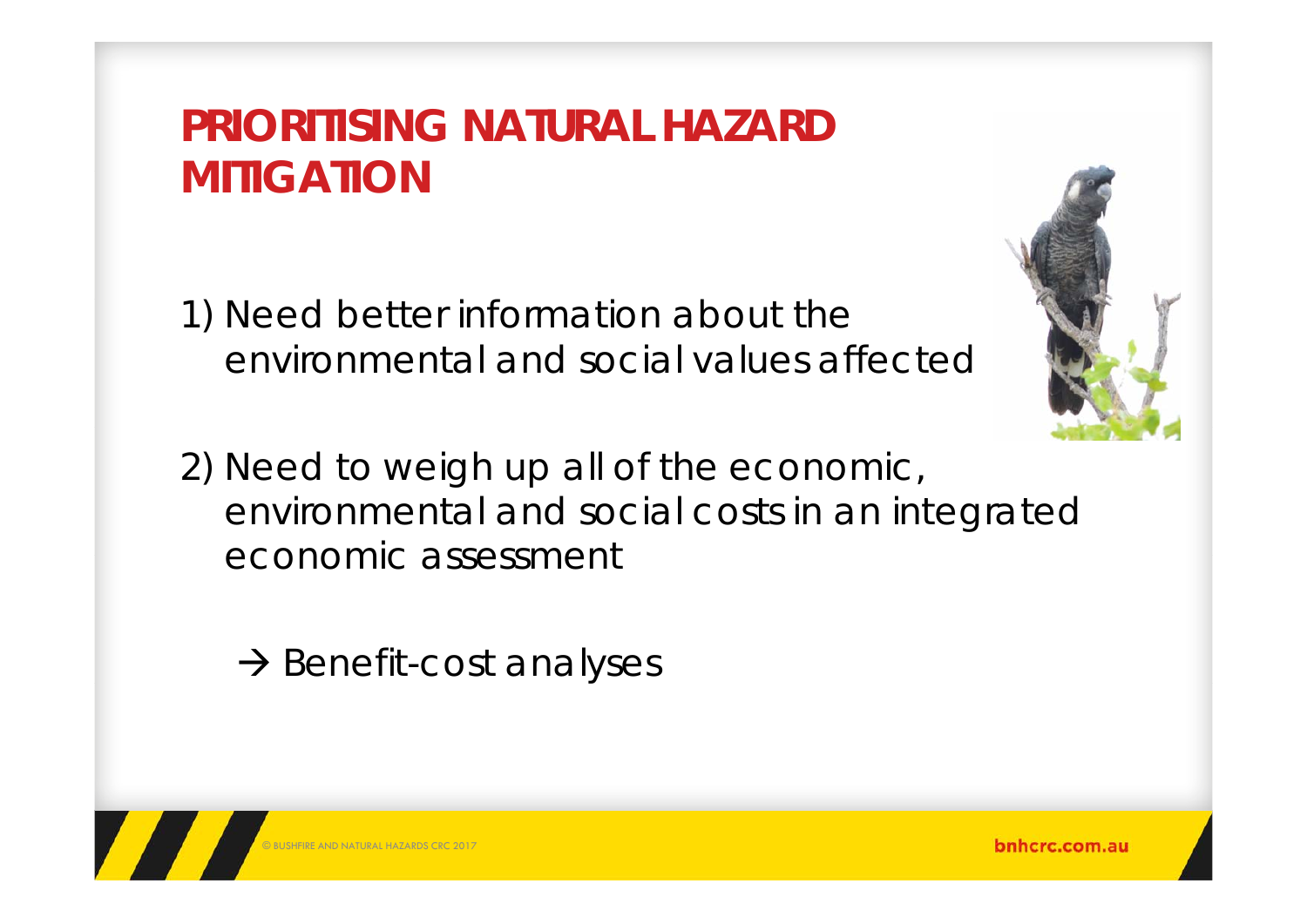#### **BENEFITS AND COSTS OF MITIGATION**

- 1) Tangible, market costs and benefits - Well documented
- 2) Intangible, nonmarket costs and benefits

- Less so



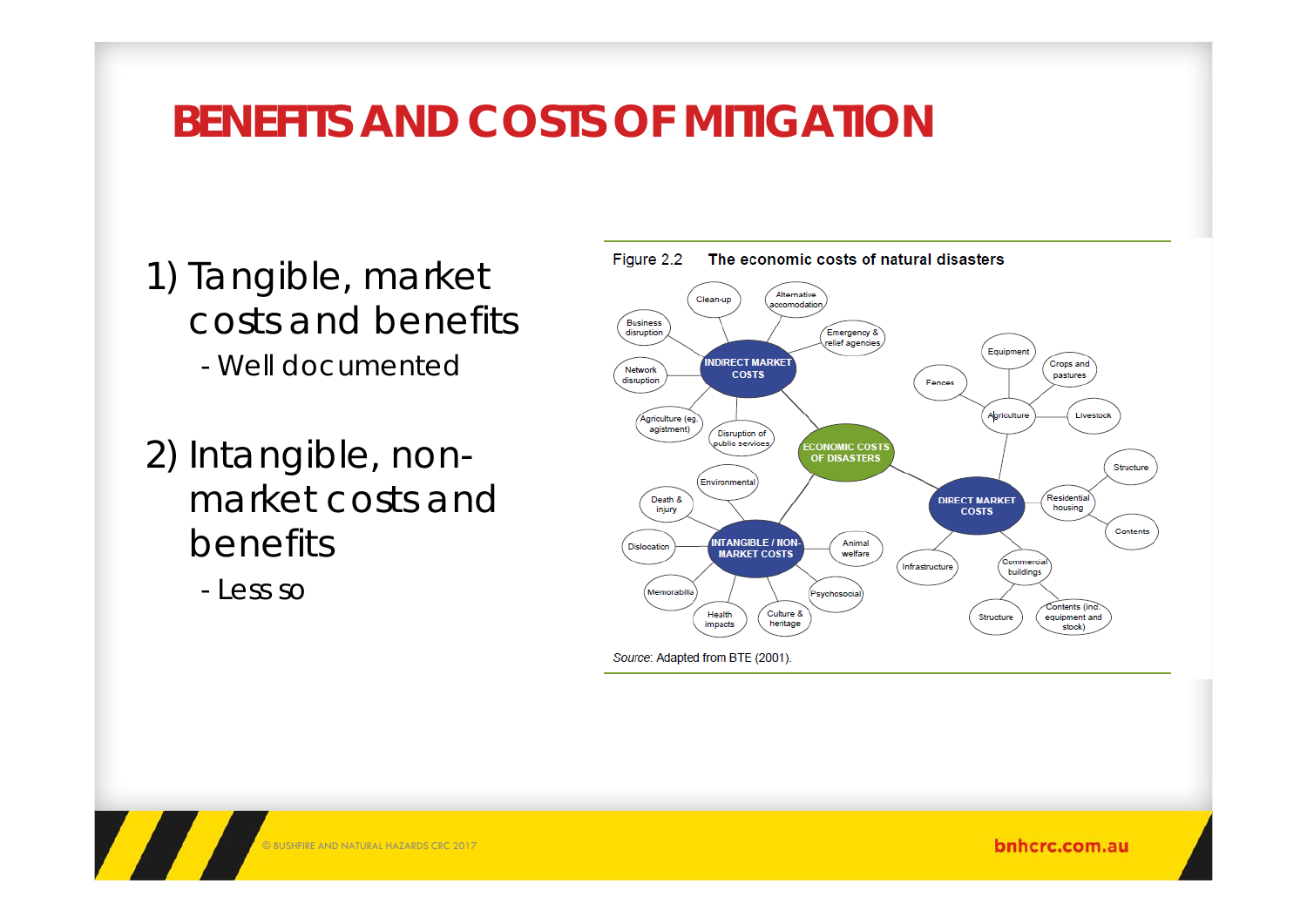## **HOW DO WE MEASURE THE INTANGIBLE?**

1) Quantified in financial equivalent terms

2) Non-market valuation:



Source: Adapted from BTE (2001).

A set of economic methodologies able to estimate monetary figures for non-market costs and benefits

Data collected by analysing related markets, or through surveys

Identifies "willingness to pay" for a change in provision of a public good or service

 $\rightarrow$  \$ values can be used in benefit-cost analyses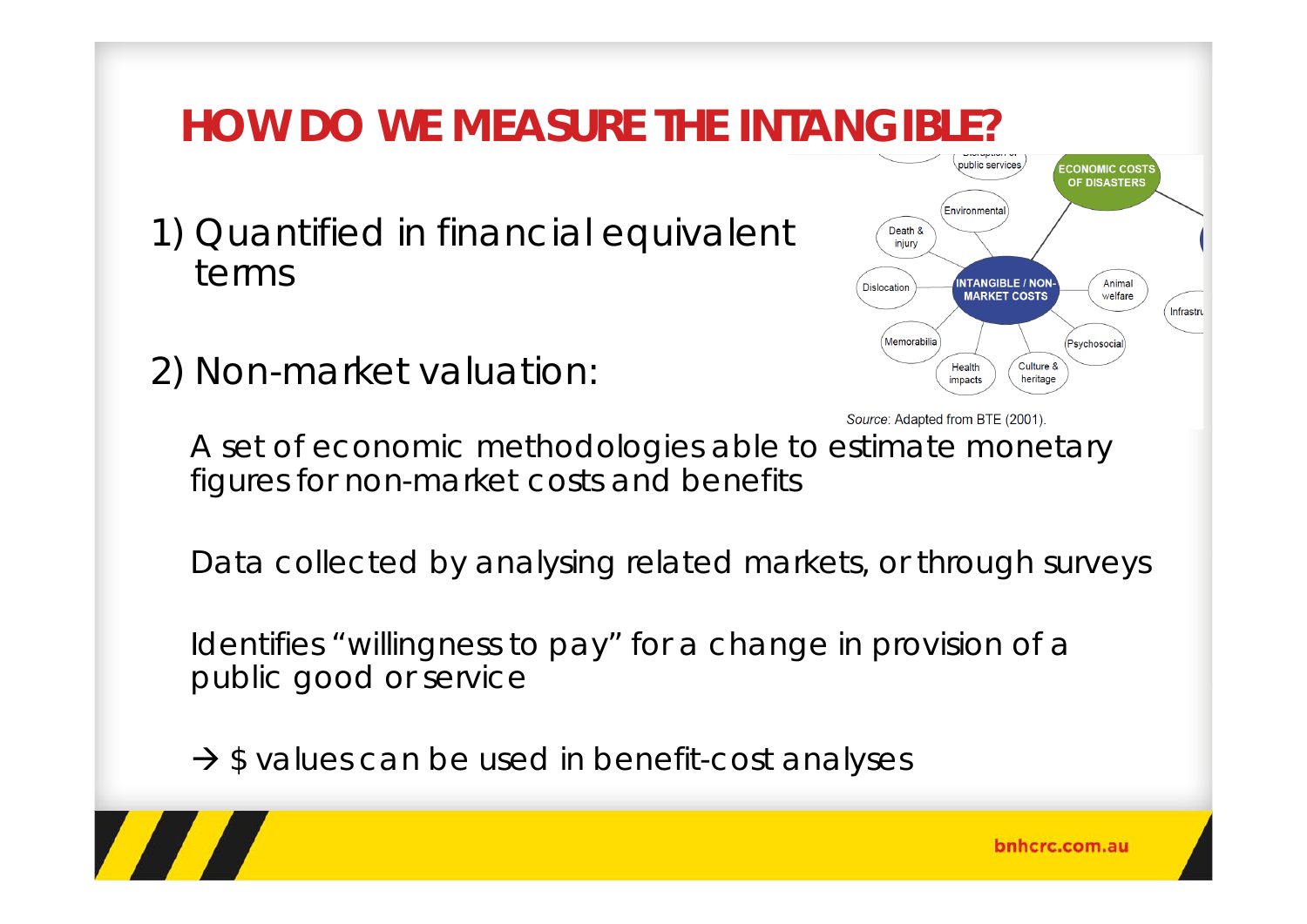#### **ORIGINAL STUDIES ARE IDEAL, BUT…**

1) Natural hazards can impact a large area

2) Multiple non-market values are affected

- 3) To measure them all with non-market valuation
	- a) requires extensive research;
	- b) original studies are expensive and time consuming…

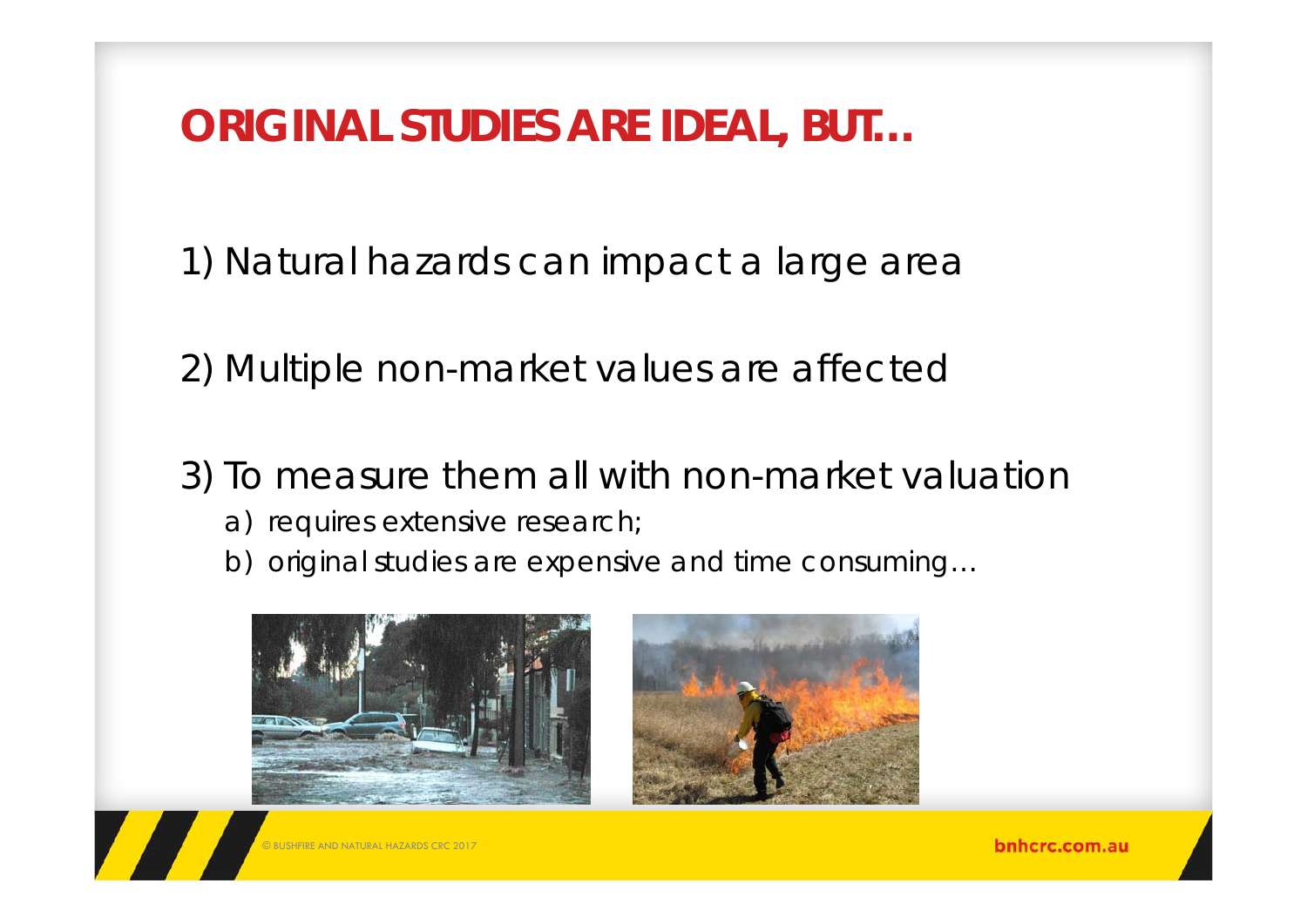## **AN ALTERNATIVE: BENEFIT TRANSFER**

1) Benefit transfer uses \$ values estimated from original studies and applies them to similar policy contexts



2) Can be complicated:

- a) Decision contexts are rarely the same
- b) There are not many original studies measuring willingness to pay for values affected by natural hazards
- c) Leads to uncertainty in the transferred values

#### 3) Uncertain information is better than no information

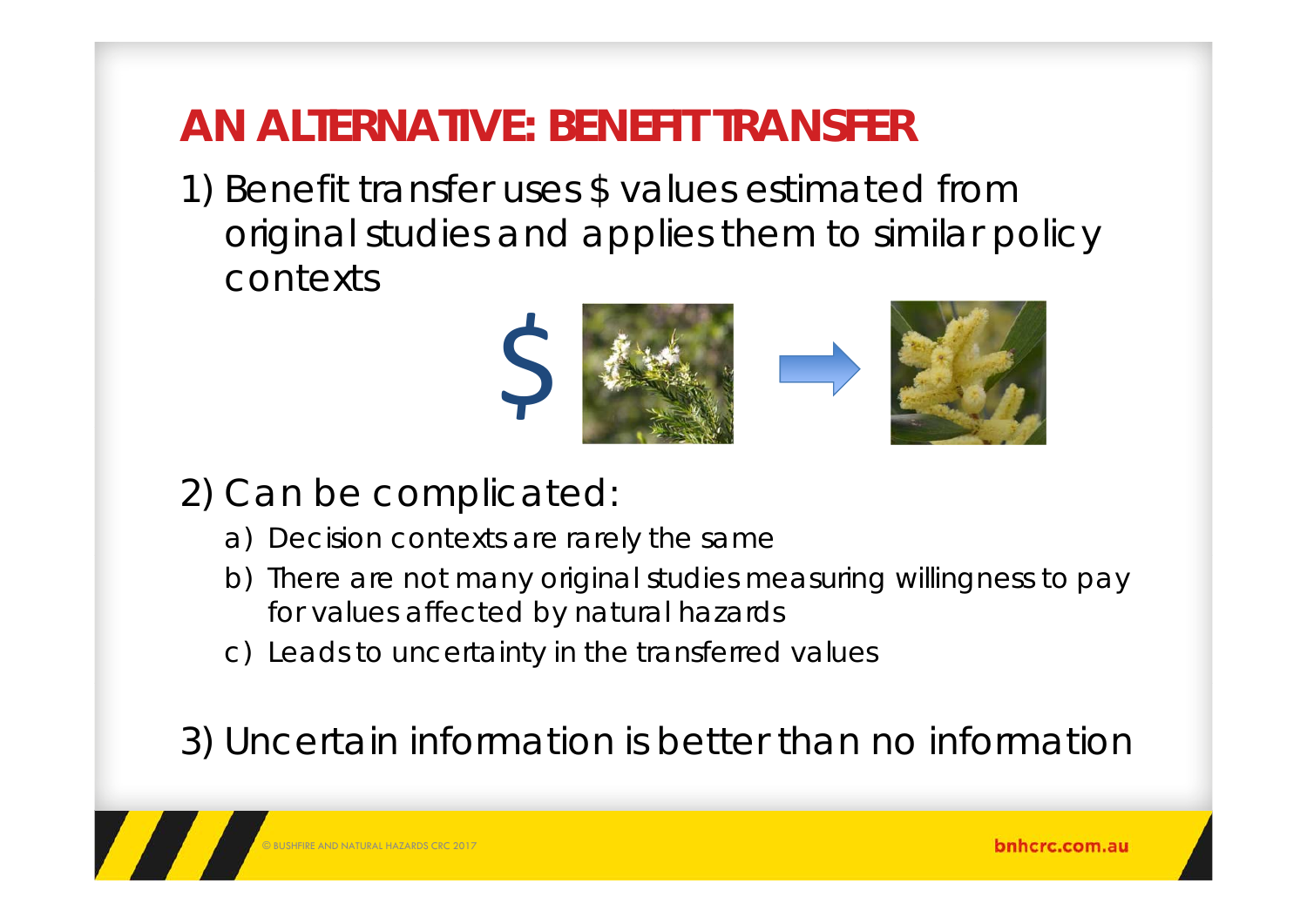# **VALUE TOOL FOR NATURAL HAZARDS**

#### A database of existing non-market values that can be used for benefit transfer

|                                                                                                                                                                                                                                                                                                                                                                                                                                                                        |                                            |                                               |                                                                  |                                                                                                                          |                                                                                 | G                            |                                                                        |                                                                                                    |                                                                                                                                                                 | к                        |                             | M                                            |
|------------------------------------------------------------------------------------------------------------------------------------------------------------------------------------------------------------------------------------------------------------------------------------------------------------------------------------------------------------------------------------------------------------------------------------------------------------------------|--------------------------------------------|-----------------------------------------------|------------------------------------------------------------------|--------------------------------------------------------------------------------------------------------------------------|---------------------------------------------------------------------------------|------------------------------|------------------------------------------------------------------------|----------------------------------------------------------------------------------------------------|-----------------------------------------------------------------------------------------------------------------------------------------------------------------|--------------------------|-----------------------------|----------------------------------------------|
| <b>STUDY IDENTIFICATION AND RELEVANCE</b>                                                                                                                                                                                                                                                                                                                                                                                                                              |                                            |                                               |                                                                  |                                                                                                                          |                                                                                 |                              |                                                                        | <b>WILLINGNESS TO PAY</b>                                                                          |                                                                                                                                                                 |                          |                             |                                              |
| $\begin{array}{l l} \hline \textbf{co}\,\textbf{er}\,\textbf{v}\textbf{a}\textbf{b}\textbf{o}\textbf{n}\,\, \textbf{ID} \\\\ \hline \textbf{a} \textbf{a}\textbf{a}\textbf{a}\textbf{f}\textbf{G}\textbf{a}\textbf{f}\textbf{o}\textbf{n}\,\, \textbf{u}\textbf{m}\,\textbf{b}\textbf{c}\textbf{r}\,\, \textbf{b}\textbf{r} \\\\ \hline \textbf{d}\textbf{y}\textbf{u}\textbf{u}\textbf{q}\textbf{u}\textbf{b}\textbf{H}\textbf{f}\textbf{f}\textbf{f}\textbf{f}\text$ | $\overline{\mathbf{v}}$<br><b>Citation</b> | Hazard typ $\bar{\tau}$<br>applicable         | Value<br>type<br>applic<br>$\overline{\mathbf{v}}$<br>$\epsilon$ | <b>Brief summary of study</b><br>$\overline{\phantom{a}}$<br>objective[s]                                                | onducted in<br>rai ha zard<br>5<br>Study<br>*** col<br>$\overline{\phantom{a}}$ | ê<br>quality<br><b>Study</b> | HI colerativity<br>transfer<br>Ñ<br>Cabill1<br>$\overline{\mathbf{v}}$ | <b>Recommendations</b><br>Moplicability for benefit<br>transfer in notwol hoper"<br>context)       | <b>Definition of</b><br>marginal change<br>(This is what is being)<br>moasured - e.g. IvTP to<br>avoid being located ["<br>$h$ ozord risk zone) $^{\mathrm{w}}$ | Hazard typ<br>identified | Specific val<br>type measur | WTPestmate<br>$\overline{\mathbf{v}}$        |
|                                                                                                                                                                                                                                                                                                                                                                                                                                                                        | Ambrey and Fleming 2011                    | Fire, Flood, Storm,<br>Earthquake,<br>Tsunami | Amenity                                                          | Examination of scenic amenity on life<br>satisfaction in SE Queensland                                                   | No                                                                              |                              |                                                                        | Useful for BT in Australia; be<br>aware of generalised context -<br>not NH specific                | WTP for one-unit<br>improvement in scenic<br>amenity on a 10-point.<br>scale by household                                                                       | Not specified            | Scenic amenity              | \$14,251.46<br>per<br>household<br>per year. |
| 2                                                                                                                                                                                                                                                                                                                                                                                                                                                                      | Ambrey and Fleming 2011                    | Fire, Flood, Storm,<br>Earthquake,<br>Tsunami | Amenity                                                          | Examination of scenic amenity on life<br>satisfaction in SE Queensland                                                   | No.                                                                             |                              | 2                                                                      | Useful for BT in Australia: be-<br>aware of generalised context<br>not NH specific                 | WTP for one-unit<br>improvement in scenic<br>amenity on a 10-point.<br>scale by household.                                                                      | Not specified            | Scenic amenity              | \$5,700 per<br>person per<br>year            |
| з                                                                                                                                                                                                                                                                                                                                                                                                                                                                      | Bin, et al. 2008                           | Flood, Storm                                  | <b>Amenity</b>                                                   | Measurement of the value of scenic<br>amenity and flood risk on property value                                           | Yes                                                                             | 2                            | 2                                                                      | Useful for NH BT, especially<br>flood context; be aware<br>of/adjust for population<br>differences | WTP to increase view but<br>one degree                                                                                                                          | Flood, Storm             | Scenic amenity              | \$335.31 per<br>property<br>purchase         |
| 4                                                                                                                                                                                                                                                                                                                                                                                                                                                                      | Bin, et al. 2008                           | Flood                                         | Safety                                                           | Measurement of the value of scenic<br>amenity and flood risk on property value                                           | Yes                                                                             | 2                            |                                                                        | Useful for NH BT, especially<br>flood context; be aware<br>of/adjust for population<br>differences | WTP to avoid location in<br><b>Special Flood Hazard</b><br>Area                                                                                                 | Flood                    | Flood risk                  | $-136,081.73$<br>per property<br>purchase    |
| 5                                                                                                                                                                                                                                                                                                                                                                                                                                                                      | Bin, et al. 2008                           | Flood, Storm                                  | <b>Amenity</b>                                                   | Measurement of the value of scenic<br>amenity and flood risk on property value.                                          | Yes                                                                             | 2                            | 2                                                                      | Useful for NH BT, especially<br>flood context; be aware<br>of/adjust for population<br>differences | WTP to increase view by<br>one degree                                                                                                                           | Flood, Storm             | Scenic amenity              | \$651.16 per<br>property<br>purchase         |
| 6                                                                                                                                                                                                                                                                                                                                                                                                                                                                      | Bin, et al. 2008                           | Flood                                         | Safety                                                           | Measurement of the value of scenic<br>amenity and flood risk on property value                                           | Yes                                                                             | 2                            | 2                                                                      | Useful for NH BT, especially<br>flood context; be aware<br>of/adjust for population<br>differences | WTP to avoid location in<br><b>Special Flood Hazard</b><br>Area                                                                                                 | Flood                    | Flood risk                  | $-137.454.89$<br>per property<br>purchase    |
| 7                                                                                                                                                                                                                                                                                                                                                                                                                                                                      | Hesseln 2004                               | Fire                                          | <b>Recreation</b>                                                | Examination of fire's impacts on the<br>aesthetic values with regard to user<br>demand and value for recreation.         | Yes                                                                             | 3.                           |                                                                        | Useful for NH BT, especially<br>fire context; be aware<br>of/adjust for population<br>differences  | Consumer surplus per<br>day for hiking demand<br>associated with the<br>impacts of fire recovery                                                                | Fire                     | <b>Recreation value</b>     | \$37 per trip                                |
|                                                                                                                                                                                                                                                                                                                                                                                                                                                                        |                                            |                                               |                                                                  | Health values<br><b>Environmental values</b><br><b>Social values</b><br>$^{\rm (+)}$<br>Value types<br><b>Notes</b><br>м |                                                                                 |                              |                                                                        |                                                                                                    |                                                                                                                                                                 |                          |                             |                                              |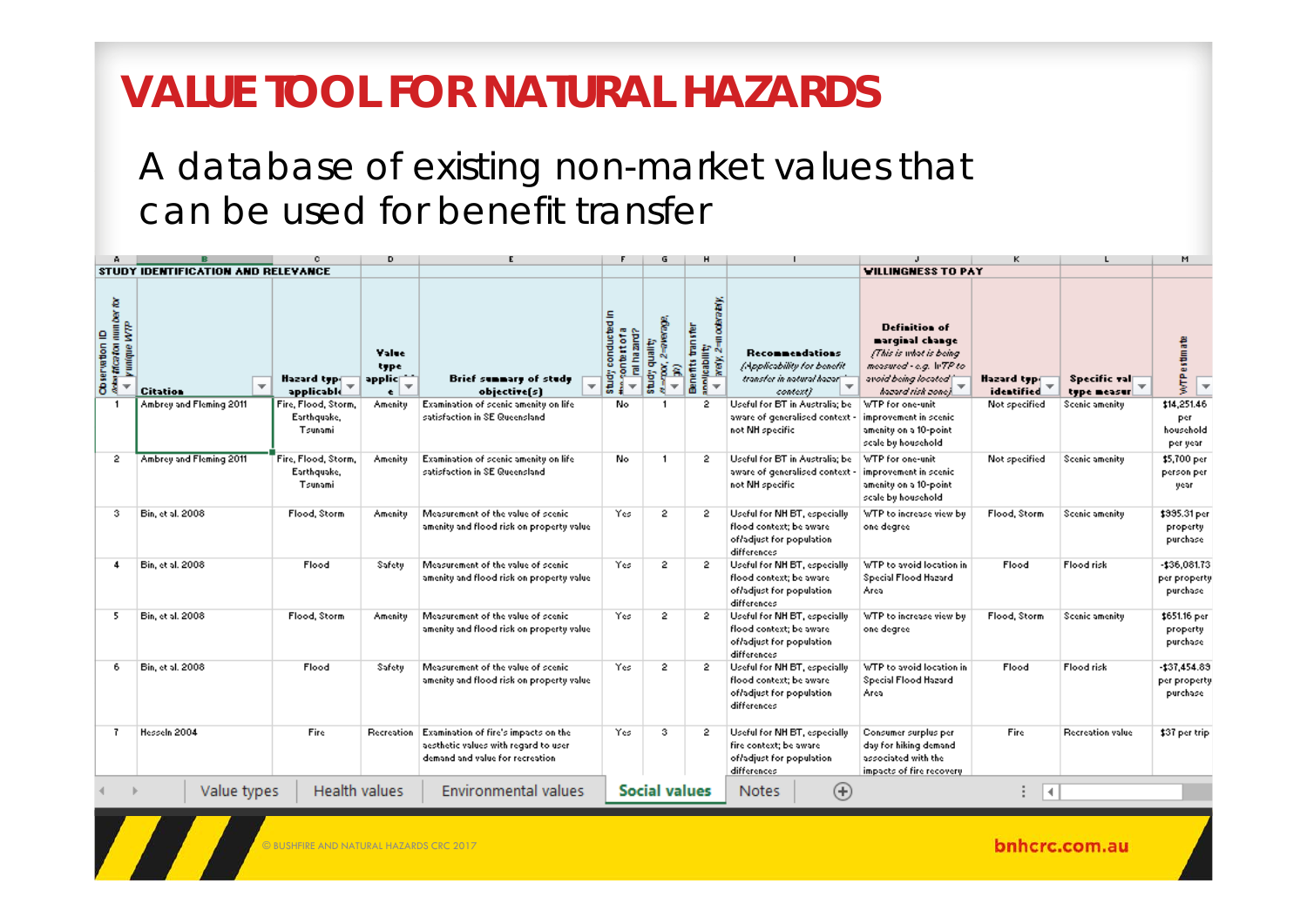## **NON-MARKET VALUES AFFECTED BY NATURAL HAZARDS**

| <b>Health values</b>                    | Environmental<br>values         | <b>Social values</b>                                                                                                              |
|-----------------------------------------|---------------------------------|-----------------------------------------------------------------------------------------------------------------------------------|
| • Physical<br>health<br>• Mental health | • Ecosystems<br>• Water quality | • Recreation<br>• Amenity<br>• Safety<br>• Cultural<br>heritage<br>• Social<br>disruption<br>• Memorabilia<br>• Animal<br>welfare |

**TA**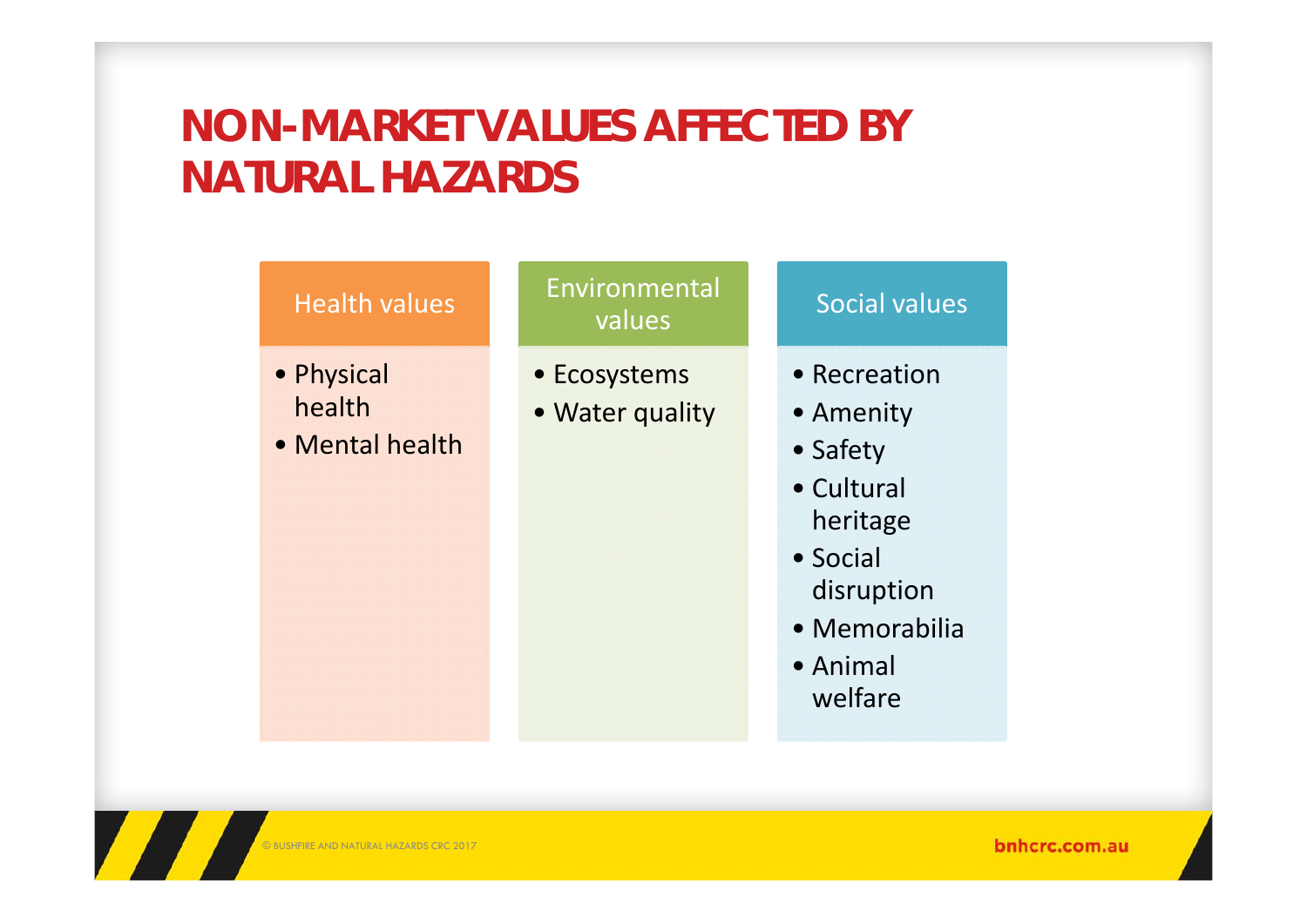#### **USING THE VALUE TOOL DATABASE**

#### 1) Define the policy context

- a) hazard/mitigation action, values affected, who is affected
- 2) Define the bounds of the benefit transfer – Guidelines
	- a) Critical to understand the breadth of the existing non-market value literature on the relevant value types



#### 3) Consult the database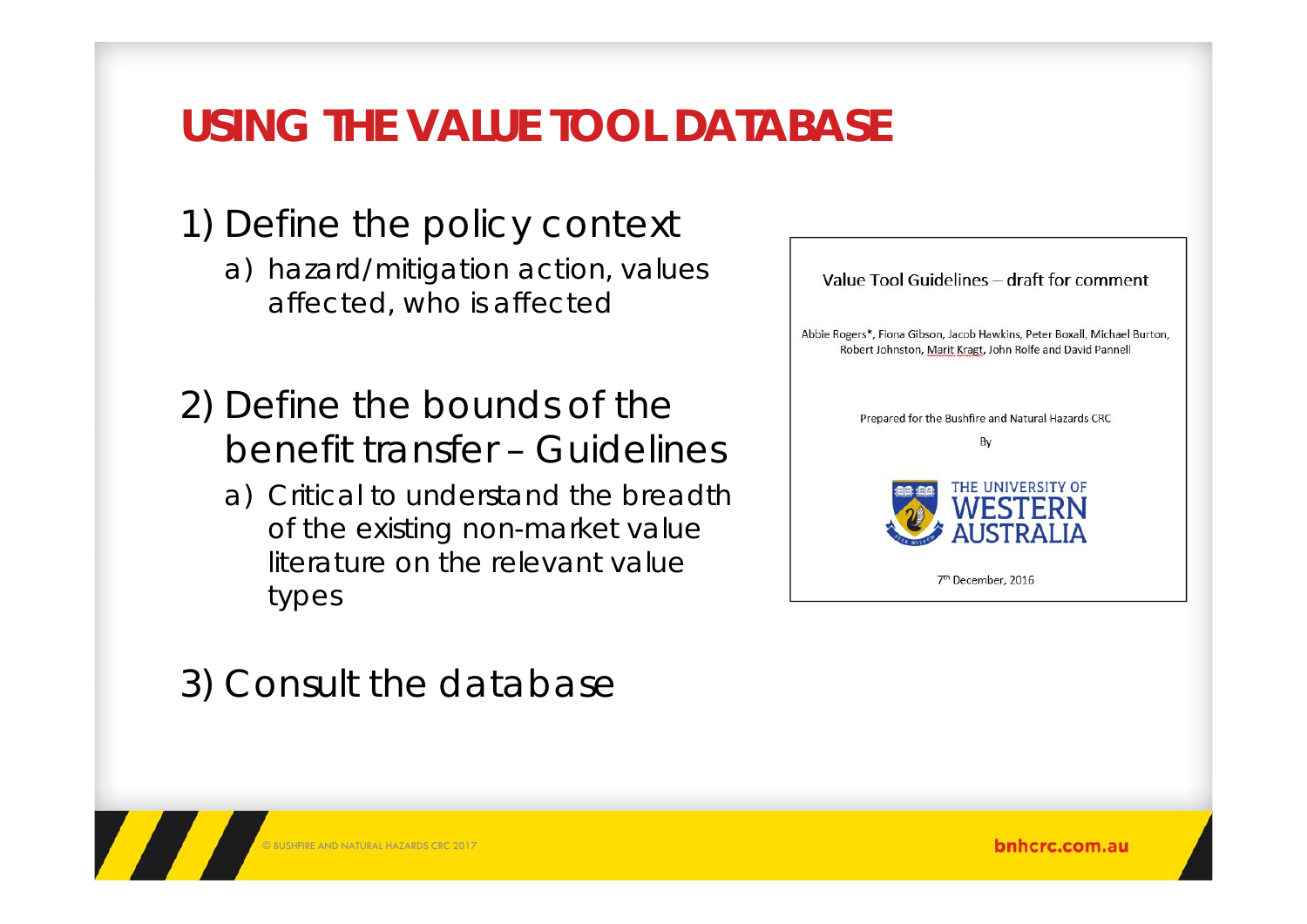## **CASE STUDY: BROWNHILL AND KESWICK CREEKS CATCHMENT**

1) High flood risk catchment in Adelaide

2) Mitigation options include creek capacity upgrades, bypasses and detention dams

3) Our other project – benefit cost analysis of the different mitigation options, including nonmarket values

Chalak et al. (2017) Economic analysis of flood mitigation options for the Brown Hill and Keswick creeks catchment, Adelaide. Report prepared for the BNHCRC.



© BUSHFIRE AND NATURAL HAZARDS CRC 2017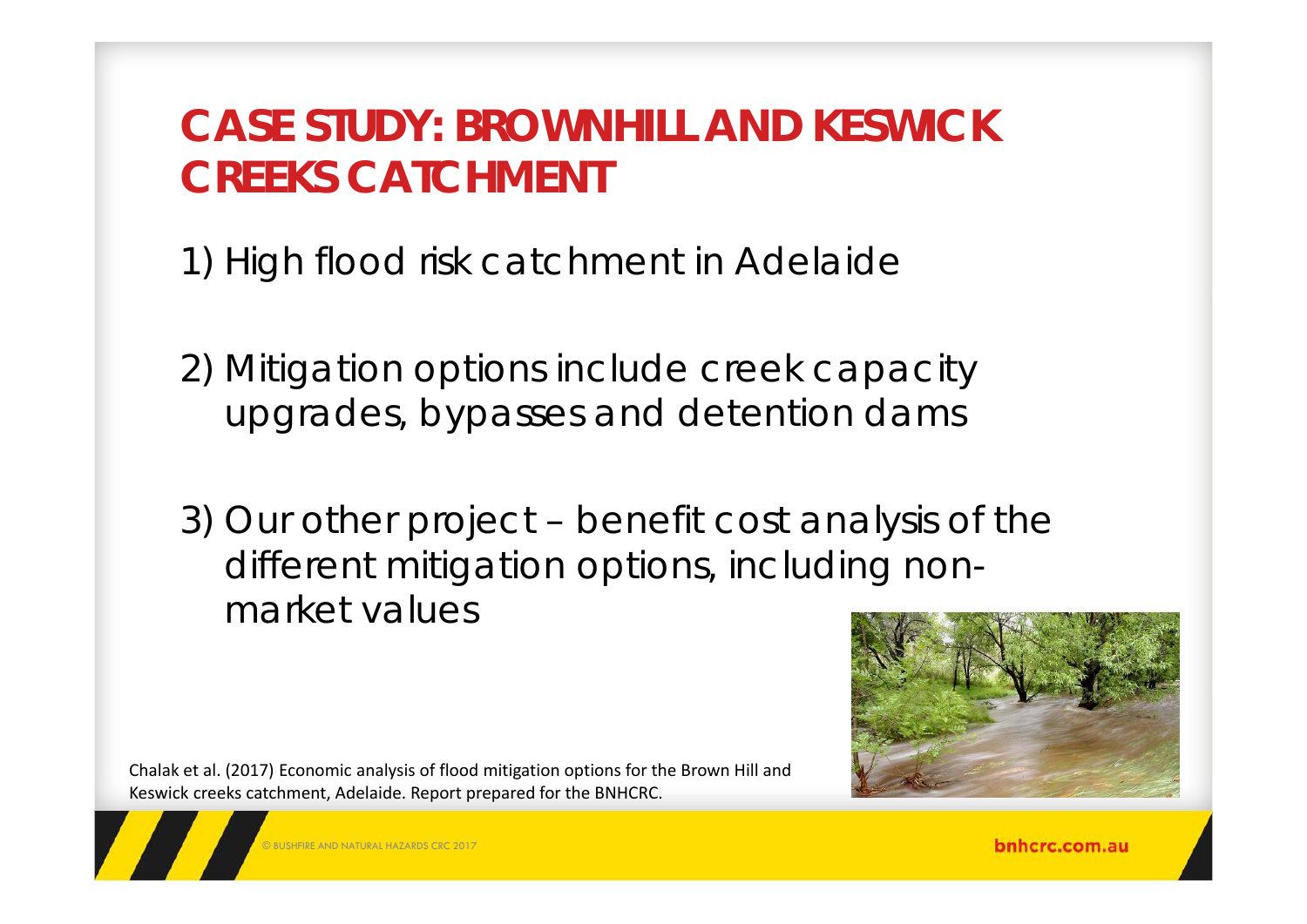## **DEFINE THE POLICY CONTEXT**

1) What is the natural hazard type? **≻ Flooding** 

2) Which non-market values are affected by the hazard type or its mitigation?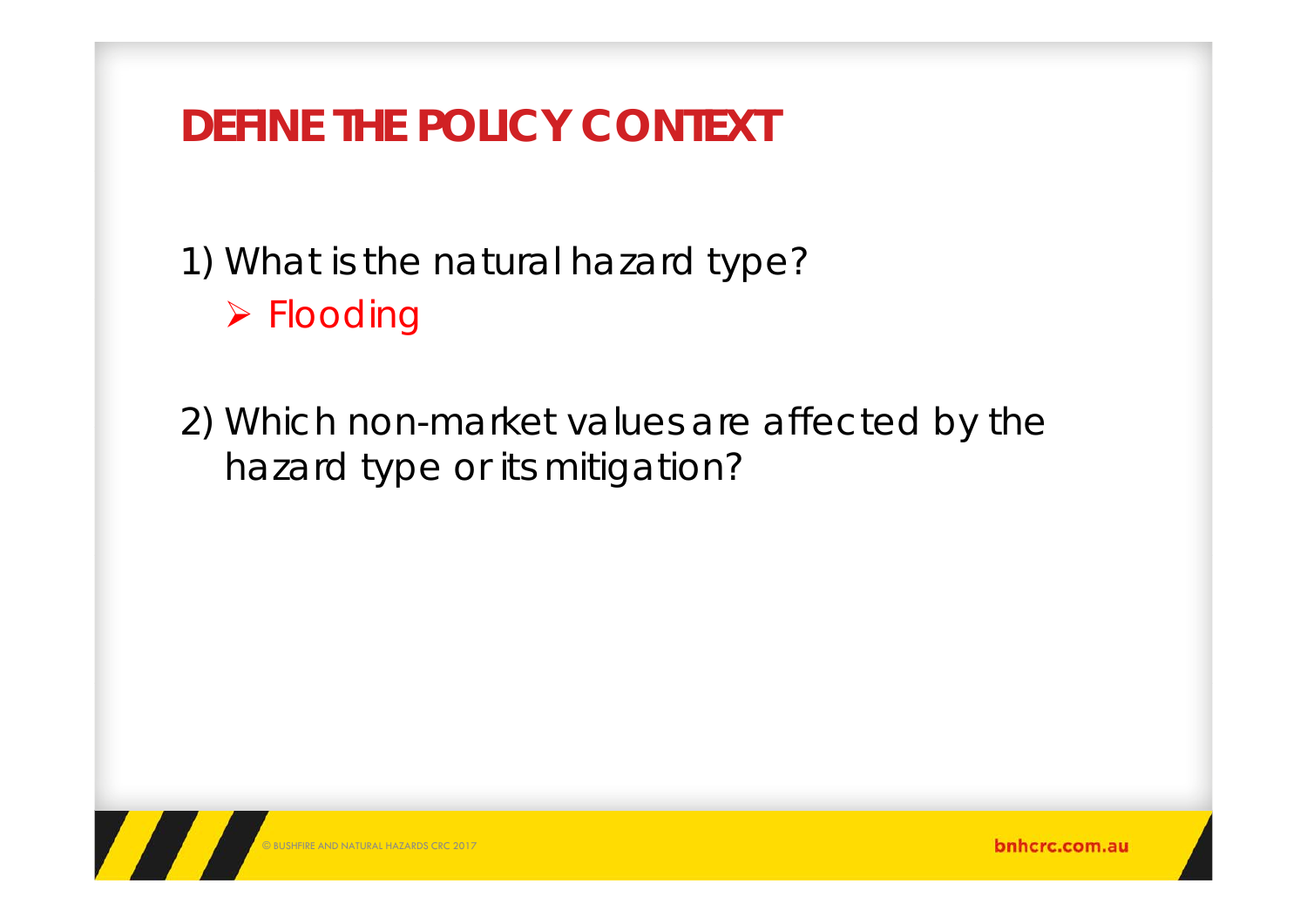## **NON-MARKET VALUES AFFECTED IN THE CATCHMENT**

| <b>Health values</b>              | • Physical health: mortality<br>• Mental health: stress, anxiety                                                                                                                                                          |
|-----------------------------------|---------------------------------------------------------------------------------------------------------------------------------------------------------------------------------------------------------------------------|
| Environmental values • negligible |                                                                                                                                                                                                                           |
| <b>Social values</b>              | • Amenity: amenity related park<br>recreation<br>• Cultural heritage: Stone Pine trees<br>• Social disruption:<br>• Electricity outage<br>• Road traffic annoyance<br>• Road traffic delays<br>• Inability to return home |

© BUSHFIRE AND NATURAL HAZARDS CRC 2017

 $\boldsymbol{\mathcal{H}}$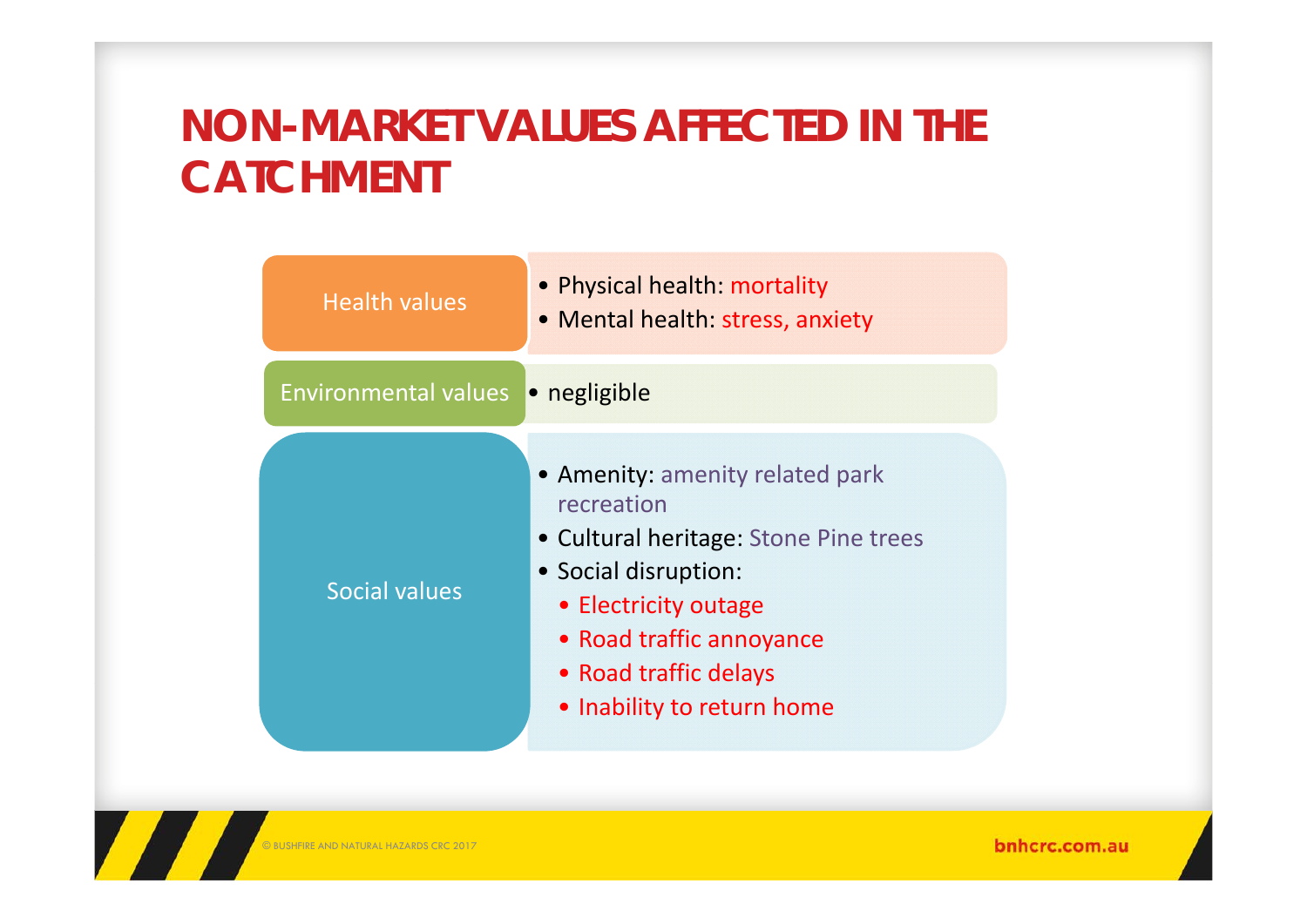## **DEFINE THE POLICY CONTEXT CONT'**

- 1) What is the natural hazard type?
	- $\blacktriangleright$ Flooding
- 2) Which non-market values are affected by the hazard type or its mitigation?
	- ▶ We'll focus on social disruption electricity outage
- 3) How are those values affected, in terms of the physical changes likely to occur?
	- **▶ Mitigation works will reduce # of households** experiencing 12hr outage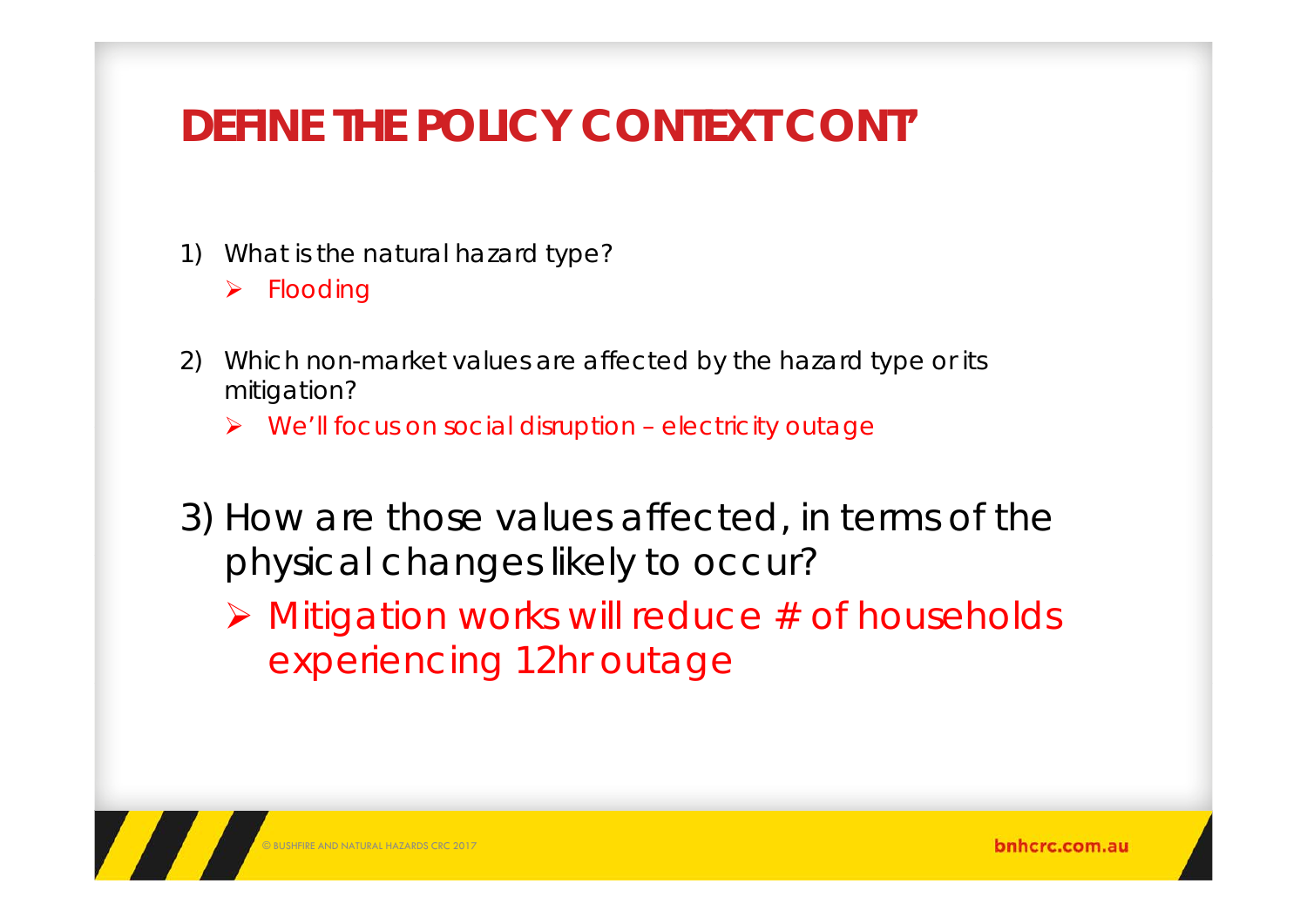## **DEFINE THE POLICY CONTEXT CONT'**

- 1) What is the natural hazard type?
	- $\triangleright$  Flooding
- 2) Which non-market values are affected by the hazard type or its mitigation?
	- $\triangleright$  Social disruption electricity outage
- 3) How are those values affected, in terms of the physical changes likely to occur?
	- $\blacktriangleright$  Mitigation works will reduce # of households experiencing 12hr outage
- 4) What is the scale of the proposed change?  $\triangleright$  100yr ARI flood = 1,172 households affected ▶ Full mitigation works = 6 households affected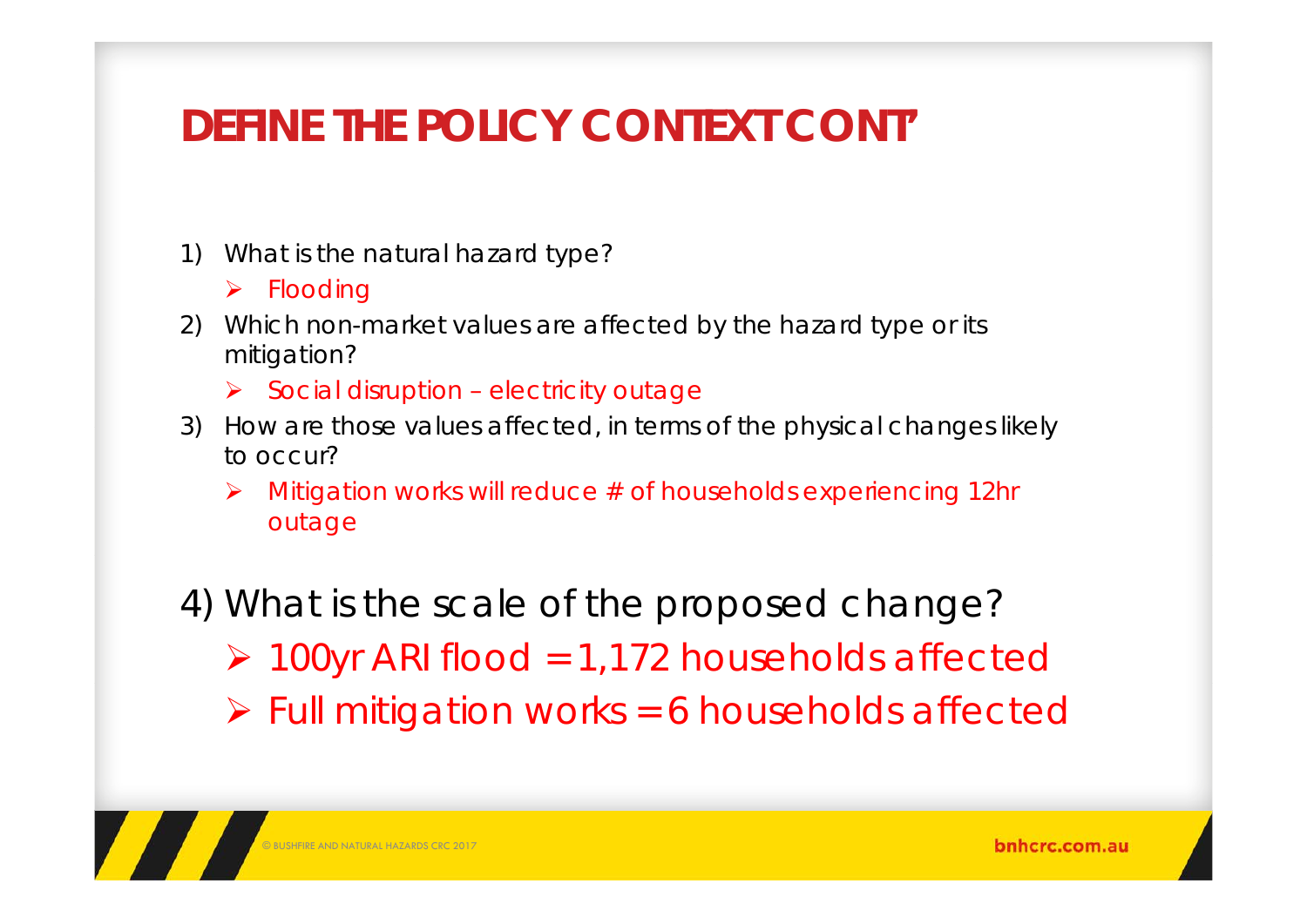## **DEFINE THE POLICY CONTEXT CONT'**

- 1) What is the natural hazard type?
	- $\blacktriangleright$ Flooding
- 2) Which non-market values are affected by the hazard type or its mitigation?
	- $\blacktriangleright$ Social disruption – electricity outage
- 3) How are those values affected, in terms of the physical changes likely to occur?
	- $\triangleright$  Mitigation works will reduce  $\#$  of households experiencing 12hr outage
- 4) What is the scale of the proposed change?
	- $\geq$  100yr flood = 1172 households with 12hr outage
	- $\triangleright$  Full mitigation works = 6 households with 12hr outage
- 5) What are the socio-economic characteristics of the affected population?
	- **> Greater Adelaide area population**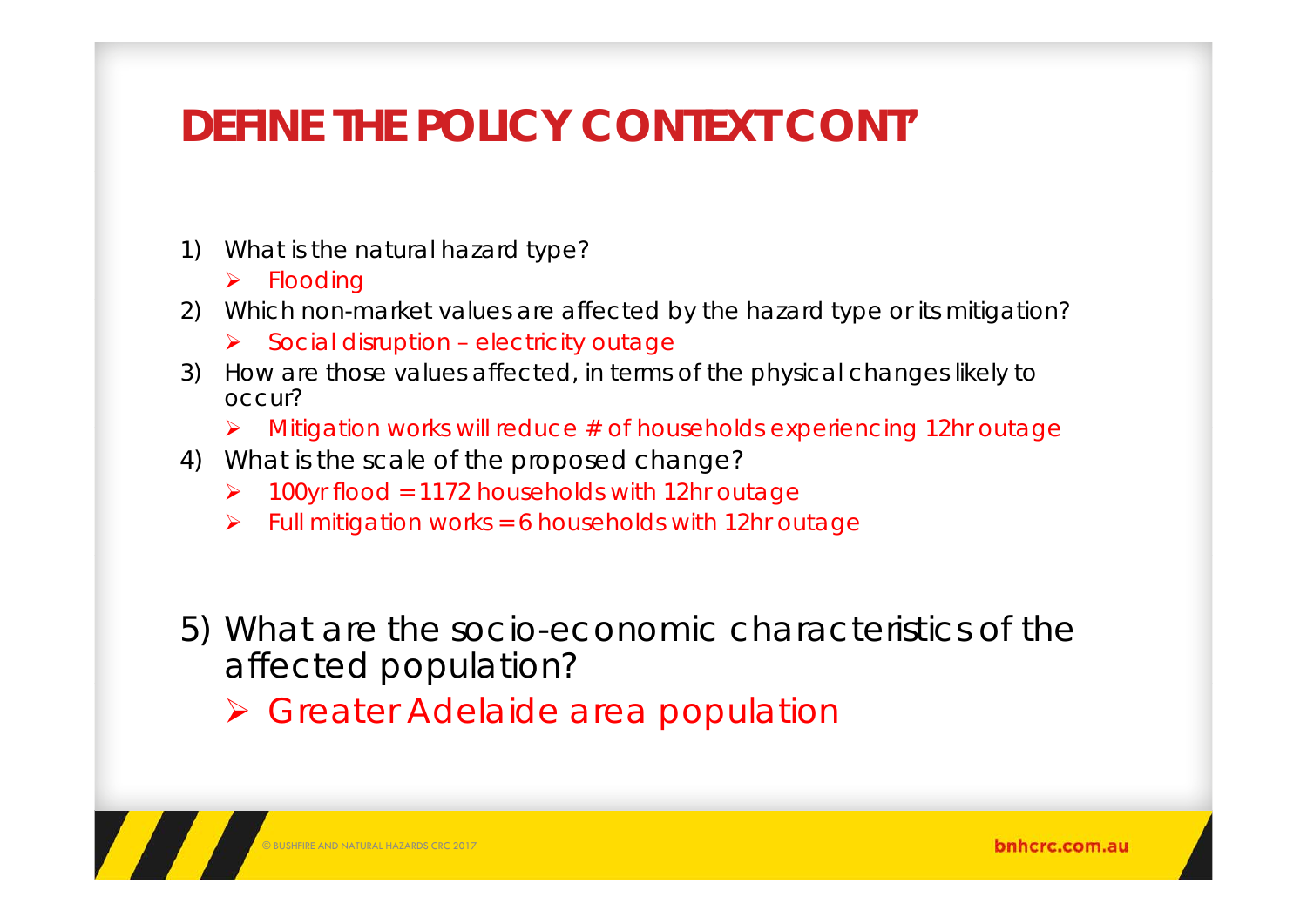## **CONSULT THE GUIDELINES**

1) Social disruption:

"There are very few cases where non-market valuation studies have estimated the value of avoiding social disruption. These are either not in the context of natural hazards, or are not Australian studies."

2) Benefit transfer:

Recommend an 'adjusted unit value transfer'

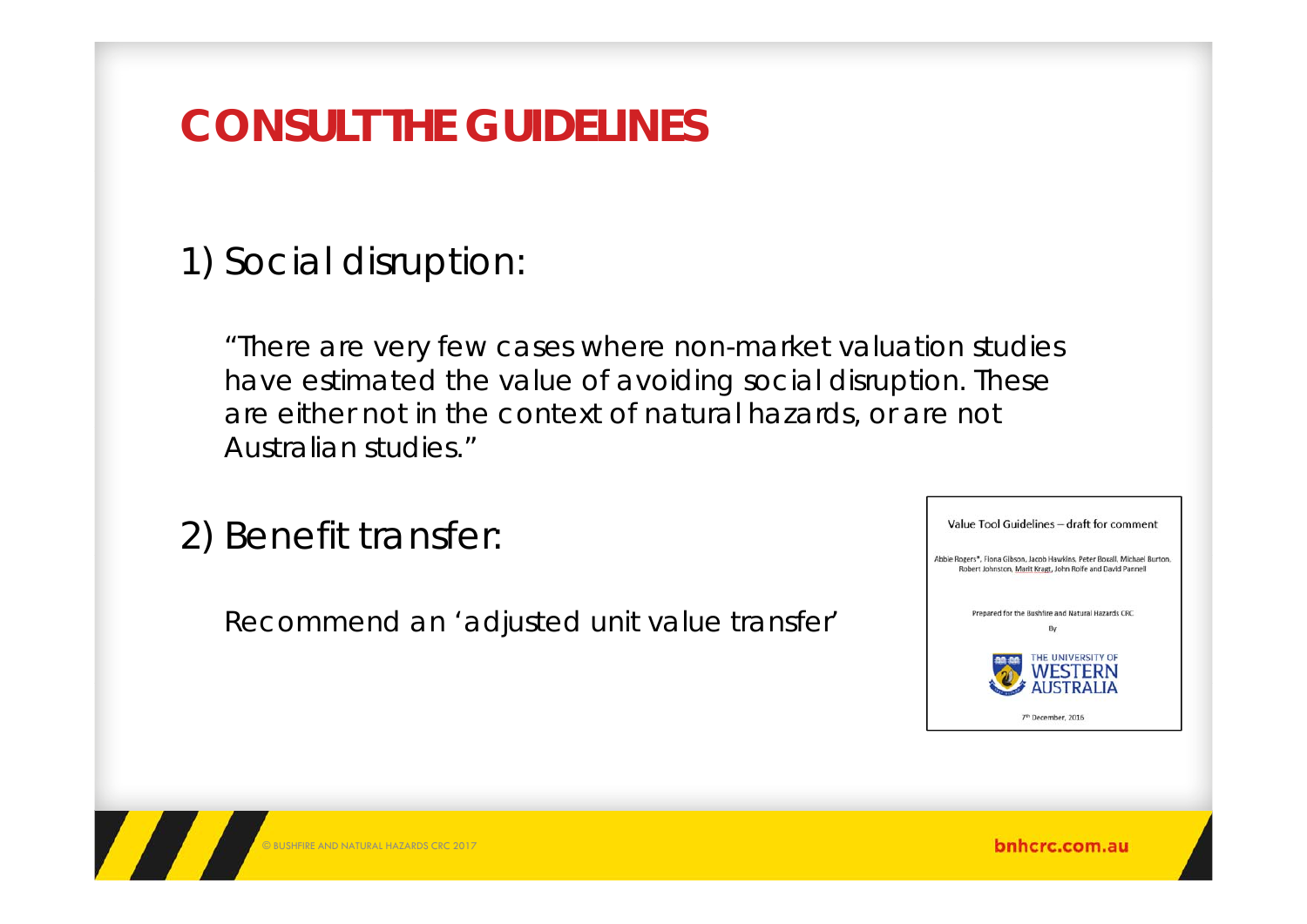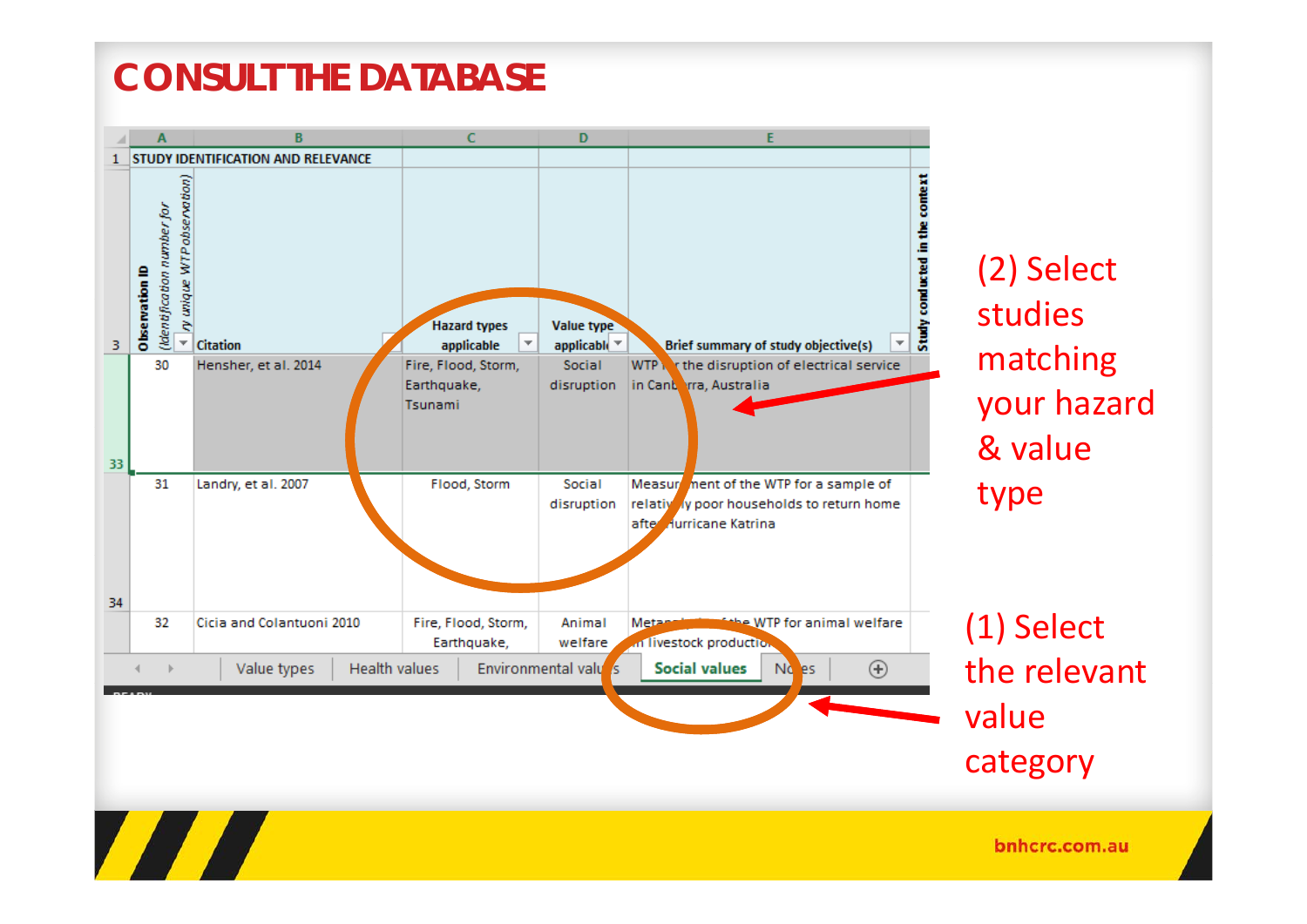#### **CONSULT THE DATABASE**

|    |                                                                                                            | в                                         |                                                                                                                                                             | K                                                      |                                                      | AB                                               | AC                                                    |
|----|------------------------------------------------------------------------------------------------------------|-------------------------------------------|-------------------------------------------------------------------------------------------------------------------------------------------------------------|--------------------------------------------------------|------------------------------------------------------|--------------------------------------------------|-------------------------------------------------------|
|    |                                                                                                            | <b>STUDY IDENTIFICATION AND RELEVANCE</b> | <b>WILLINGNESS TO PAY</b>                                                                                                                                   |                                                        |                                                      | <b>SAMPLE CHARACTERISTICS</b>                    |                                                       |
|    | WTP observation)<br>numberfor<br>(Identification<br>ry unique<br>Observe<br>$\overline{\phantom{a}}$<br>30 | <b>Citation</b><br>Hensher, et al. 2014   | <b>Definition of marginal</b><br>change<br>(This is what is being<br>measured - e.g. WTP to<br>quoid-<br>in n<br>hazard risk zone)<br>WTP for a residential | <b>Hazard types</b><br>identified<br>▼<br>et specified | Specific value type<br>measured<br>Social disruption | Country/region studied ▼<br>Canberra, Australian | studie $\overline{ }$<br>Country of sour<br>Australia |
| 33 |                                                                                                            |                                           | customer to avoid an 12-<br>hour electricity outage per<br>event                                                                                            |                                                        |                                                      | Capital Territory                                |                                                       |
| 34 | 31                                                                                                         | Landry, et al. 2007                       | WTP to return home<br>following evacuation due<br>to Hurrican Katrina                                                                                       | Flood, Storm                                           | Social disruption                                    | Houston, Texas                                   | <b>USA</b>                                            |
|    | 22                                                                                                         | Cicin and Colontuani 2010                 | WITD form Inhall that                                                                                                                                       | st cancifind.                                          | Animal wolfare                                       | Manuovi Cania.<br><b>TO</b>                      | Locations studied in                                  |

#### (3) Refine study selection:

- ‐- How well does the marginal change correspond to your policy context?
- ‐- How well do the sample characteristics match?

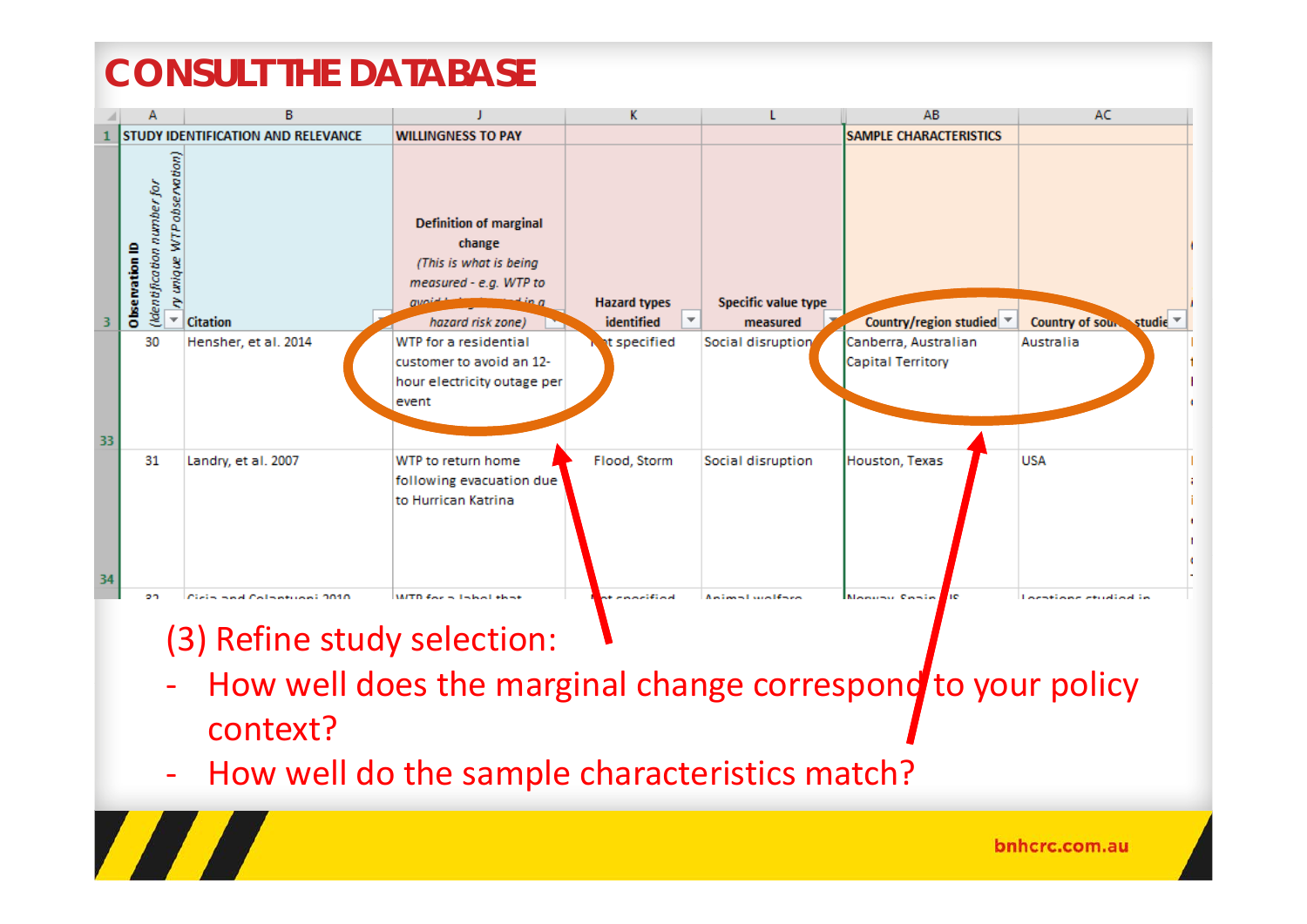#### **CONSULT THE DATABASE**

| A                                                                                          | в                                         |                          |                                                                                                                                                   | к                                                             |                                                             | M                                | P                           |
|--------------------------------------------------------------------------------------------|-------------------------------------------|--------------------------|---------------------------------------------------------------------------------------------------------------------------------------------------|---------------------------------------------------------------|-------------------------------------------------------------|----------------------------------|-----------------------------|
|                                                                                            | STUDY IDENTIFICATION AND RELEVANCE        |                          | <b>WILLINGNESS TO PAY</b>                                                                                                                         |                                                               |                                                             |                                  |                             |
| WTP observation)<br>umber for<br>Ω<br>(kientification)<br>ry unique<br><b>O</b> bservation | <b>Citation</b>                           | $\overline{\phantom{a}}$ | <b>Definition of marginal</b><br>change<br>(This is what is being<br>measured - e.g. WTP to<br>avoid being located in a<br>hazard risk zone)<br>▼ | <b>Hazard types</b><br>identified<br>$\overline{\phantom{a}}$ | Specific value type<br>$\overline{\phantom{a}}$<br>measured | timate<br>Ę                      | WTP estimate<br>(2016 \$AU) |
| 30<br>$\sim$ $\sim$                                                                        | Hensher, et al. 2014<br>÷.<br>$\sim$<br>. |                          | WTP for a residential<br>customer to avoid an 12-<br>hour electricity outage per<br>event                                                         | Not specified<br>$\cdot$ $-$<br>--                            | Social disruption<br><b>Contract Contract</b>               | \$65.57 per<br>customer<br>----- | \$90.57                     |

#### (4) Find the willingness to pay estimate in 2016 AUS\$

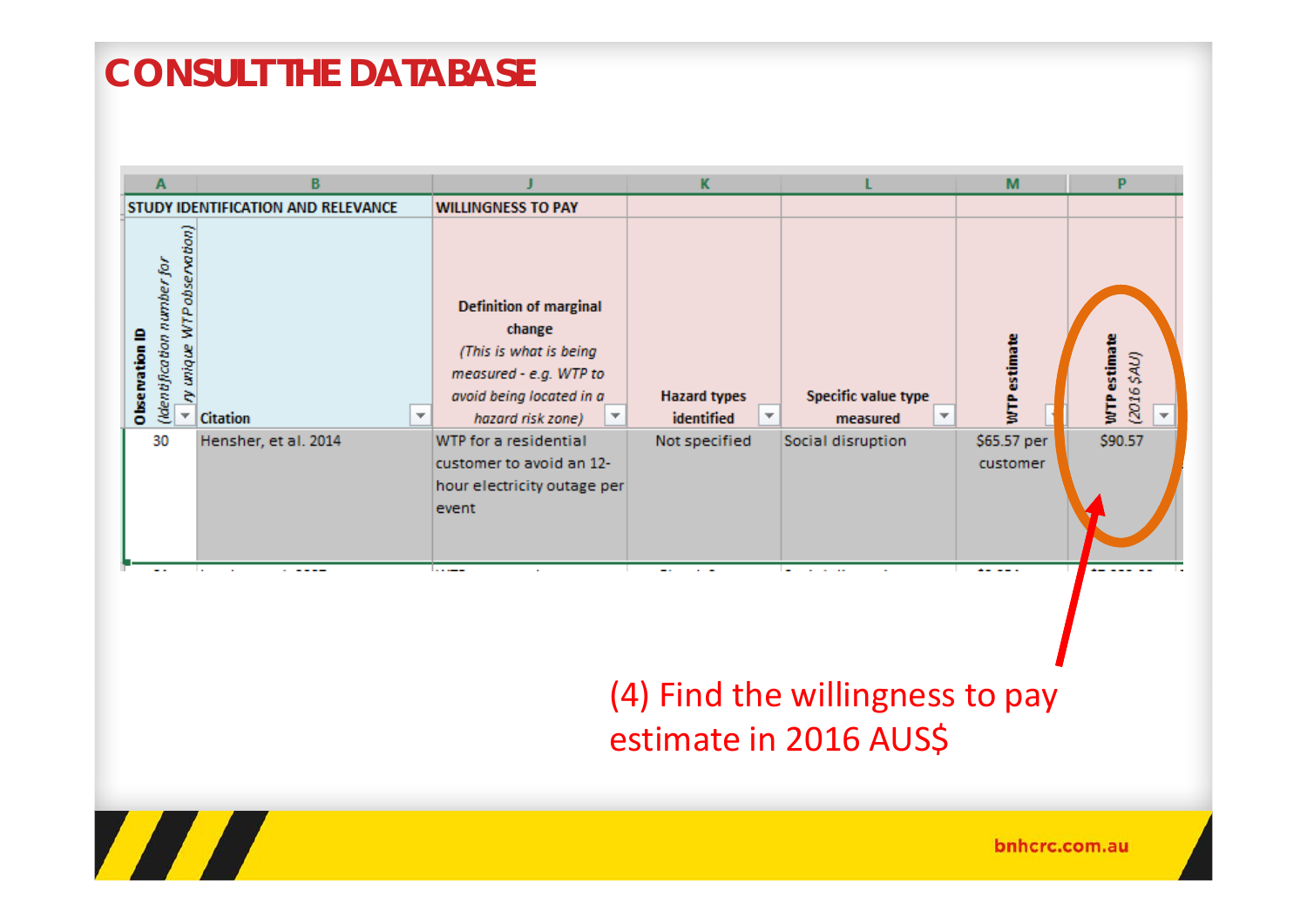#### **CONDUCTING THE BENEFIT TRANSFERADJUSTING THE UNIT VALUE TRANSFER**

1) Willingness to pay to avoid 12hr electricity outage

= \$90.57 per household per event, for ACT residents

- 2) Our decision affects Greater Adelaide residents  $\rightarrow$  income adjustment
	- $=$  \$90.57 x 78.48%
	- = \$71.08 per household per event, for Greater Adelaide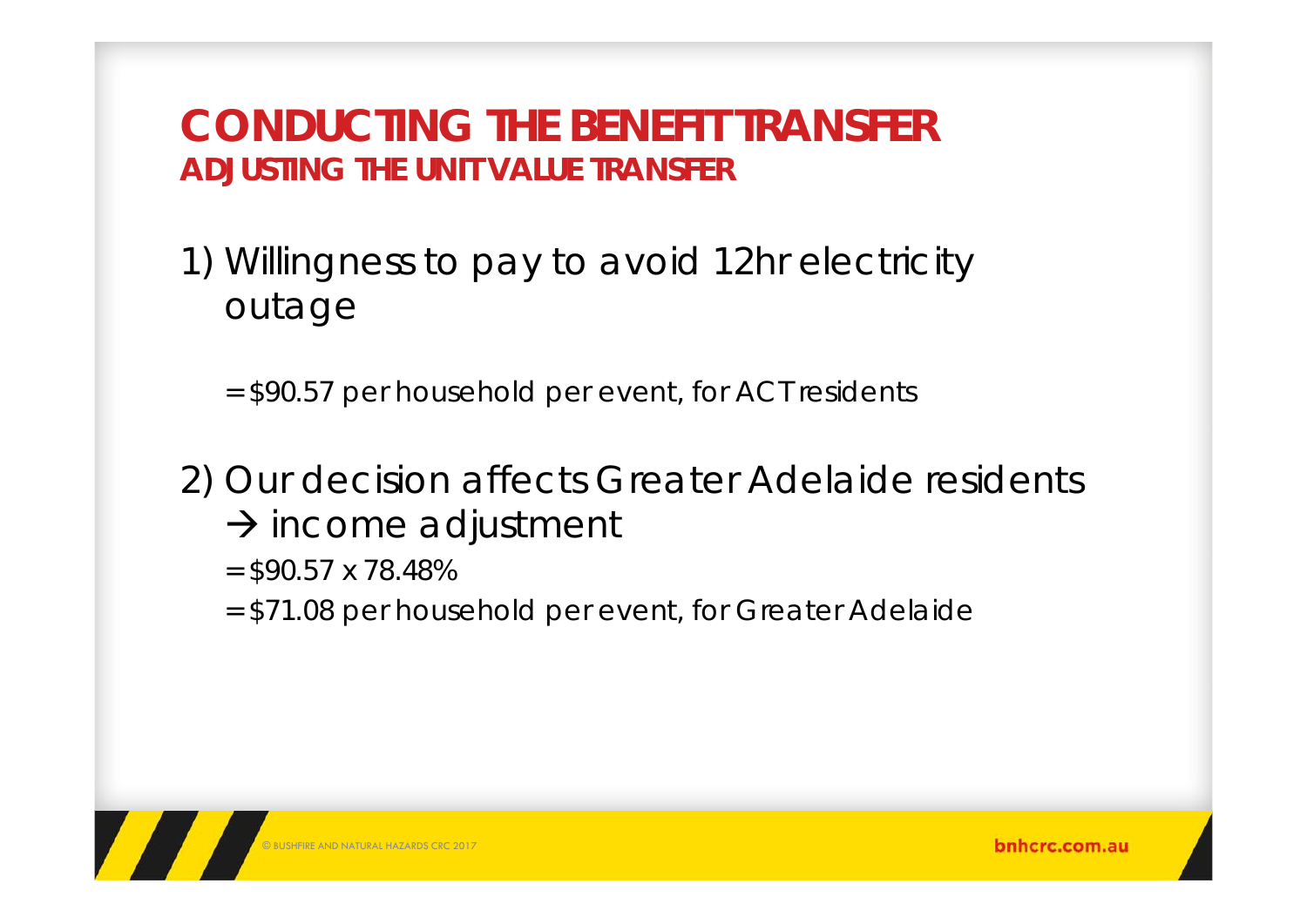#### **CONDUCTING THE BENEFIT TRANSFERAGGREGATION**

1) Willingness to pay = \$71.08/household

| <b>Scenario</b>                             | <b>Households</b><br>affected | <b>Willingess to pay</b><br>to avoid 12hr<br>outage |
|---------------------------------------------|-------------------------------|-----------------------------------------------------|
| <b>Current scenario:</b><br>100yr ARI flood | 1172                          | \$83,304                                            |
| <b>Full mitigation</b><br>works             | 6                             | \$427                                               |

**The non-market benefits of the mitigation works for avoiding a 12hr electricity outage are \$82,877**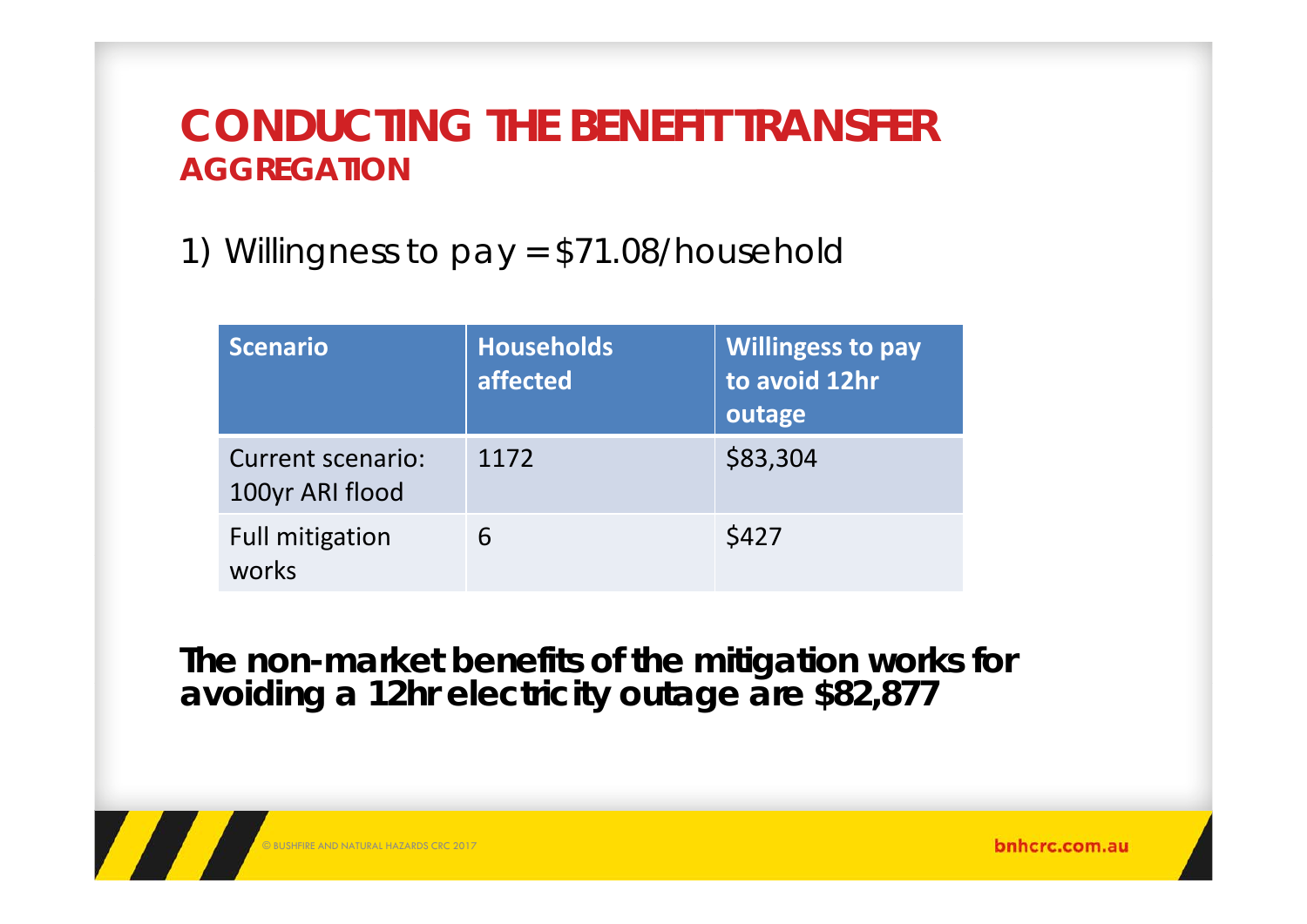## **A VALUE TOOL FOR NATURAL HAZARDS**

1) Accessible database of \$ estimates for nonmarket values

- 2) Guidelines on conducting simple benefit transfers
- 3) Easier to account for *all* costs and benefits that affect natural hazard decision making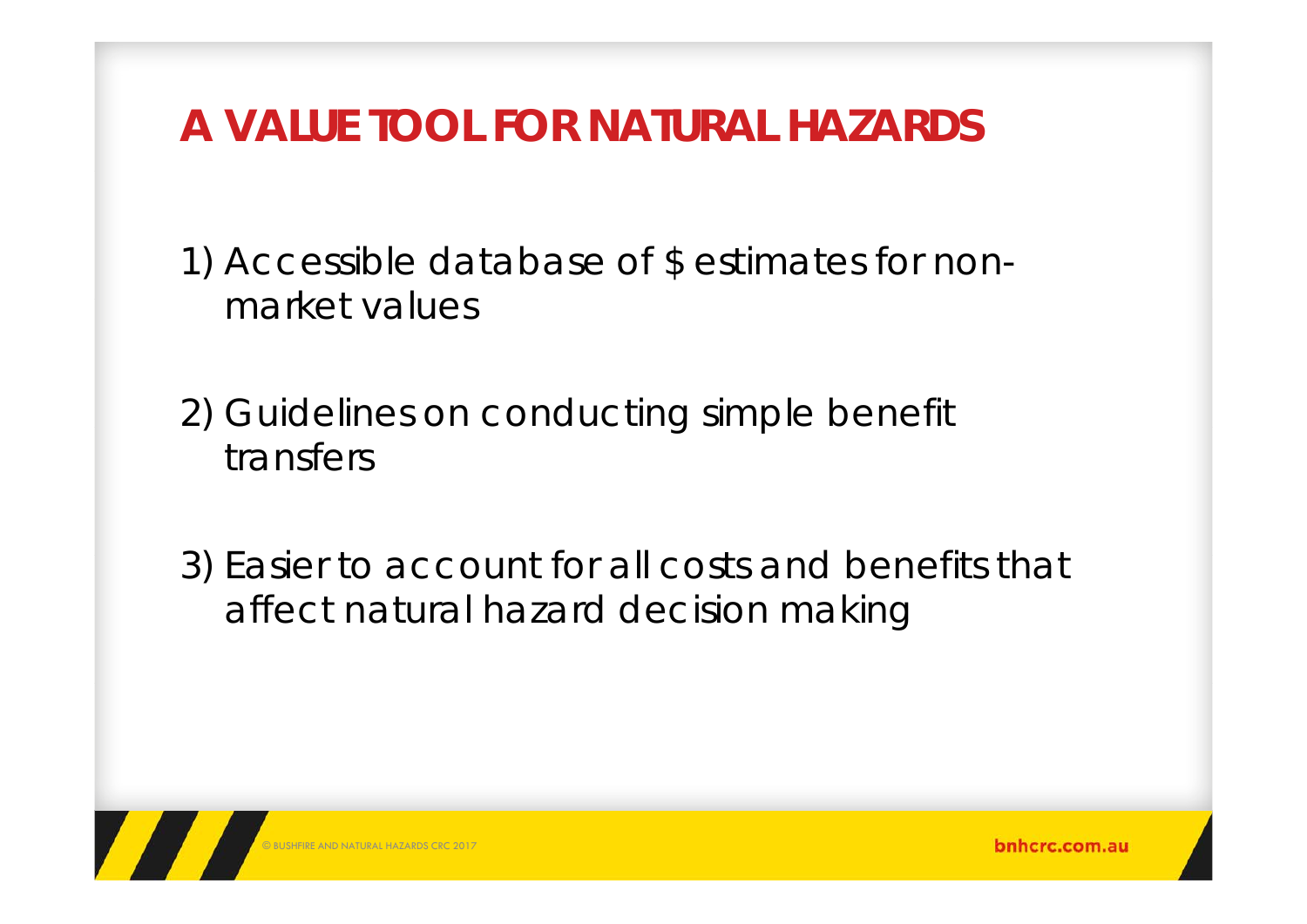#### **NEXT STEPS**

1) Finalising the database & guidelines

#### 2) Online presence

- a) Website housing the Value Tool
- b) Explanatory videos on how to use it
- 3) Training workshops (e.g. ANHMC)

4) Updating and finding a custodian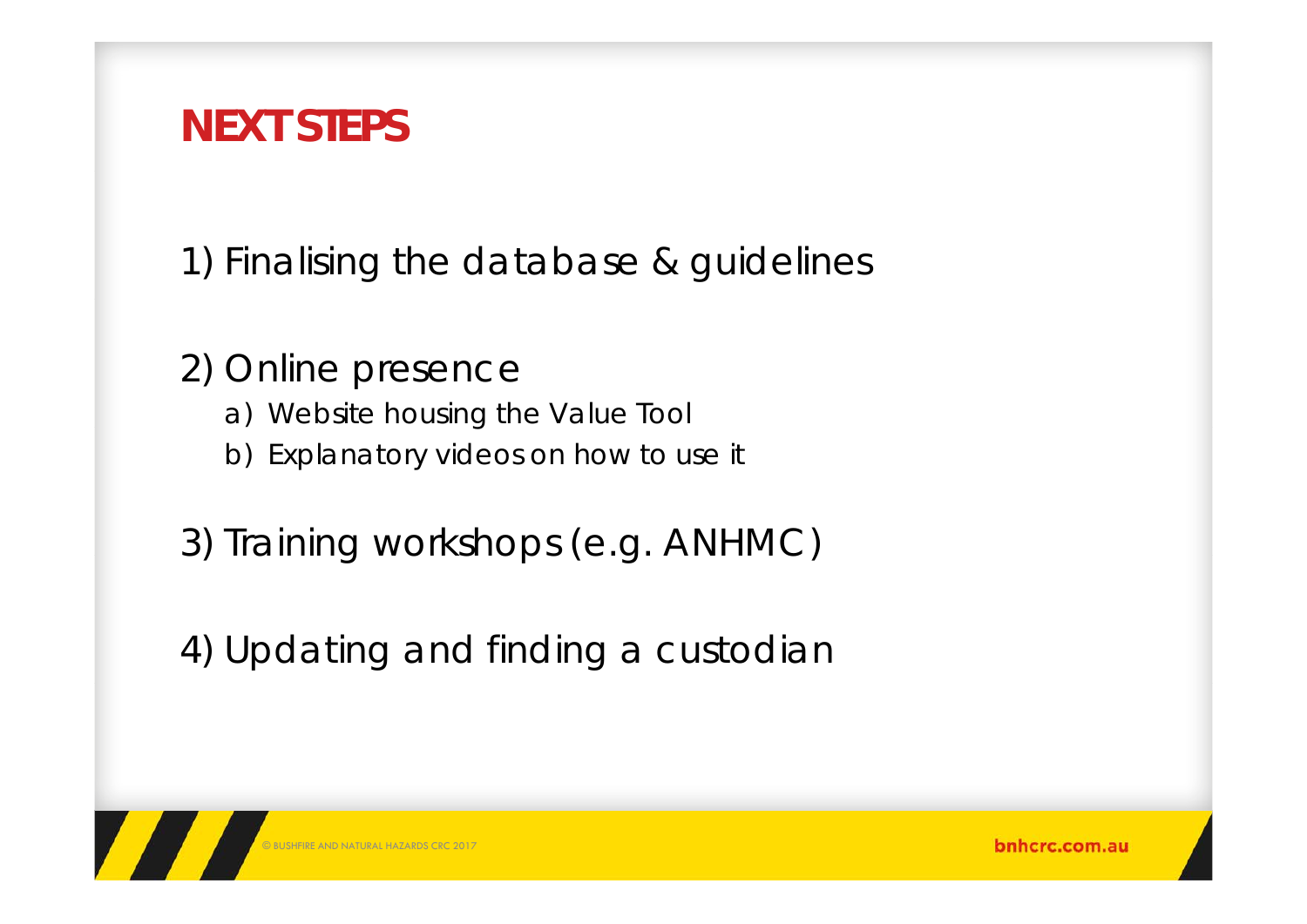## **JOIN THE UWA TEAM AT OUR BREAKOUT SESSION TOMORROW: 11.15AM ROOM 1**



David Pannell



**Abbie Rogers** 



Fiona Gibson





Atakelty Hailu Veronique Florec



Jacob Hawkins

#### **abbie.rogers@uwa.edu.au**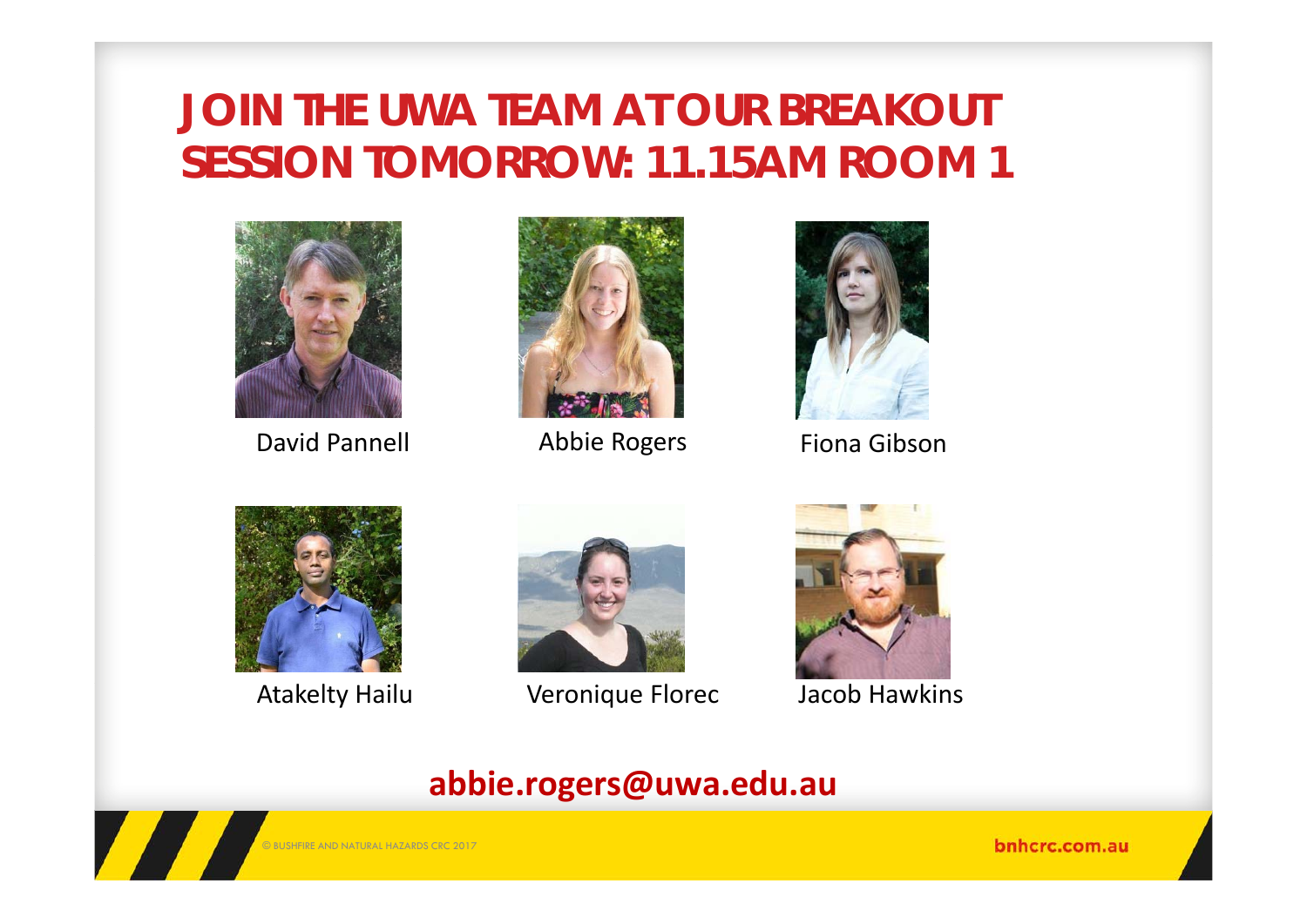## **TRADE-OFF: INCOMPLETE OR UNCERTAIN INFORMATION**

- 1) Better to include information with uncertainty than to ignore it completely (Pannell & Gibson 2016):
	- a) Investigated variables used in decision metrics for environmental project prioritisation
	- b) Environmental outcomes were better with uncertain information compared to incomplete information

 $\rightarrow$  Values from benefit transfer are worth including in benefitcost analyses

Pannell, D.J. and Gibson, F.L. 2016. Environmental cost of using poor decision metrics to prioritize environmental projects. *Conservation Biology*, 30(2): 382‐391.

© BUSHFIRE AND NATURAL HAZARDS CRC 2017